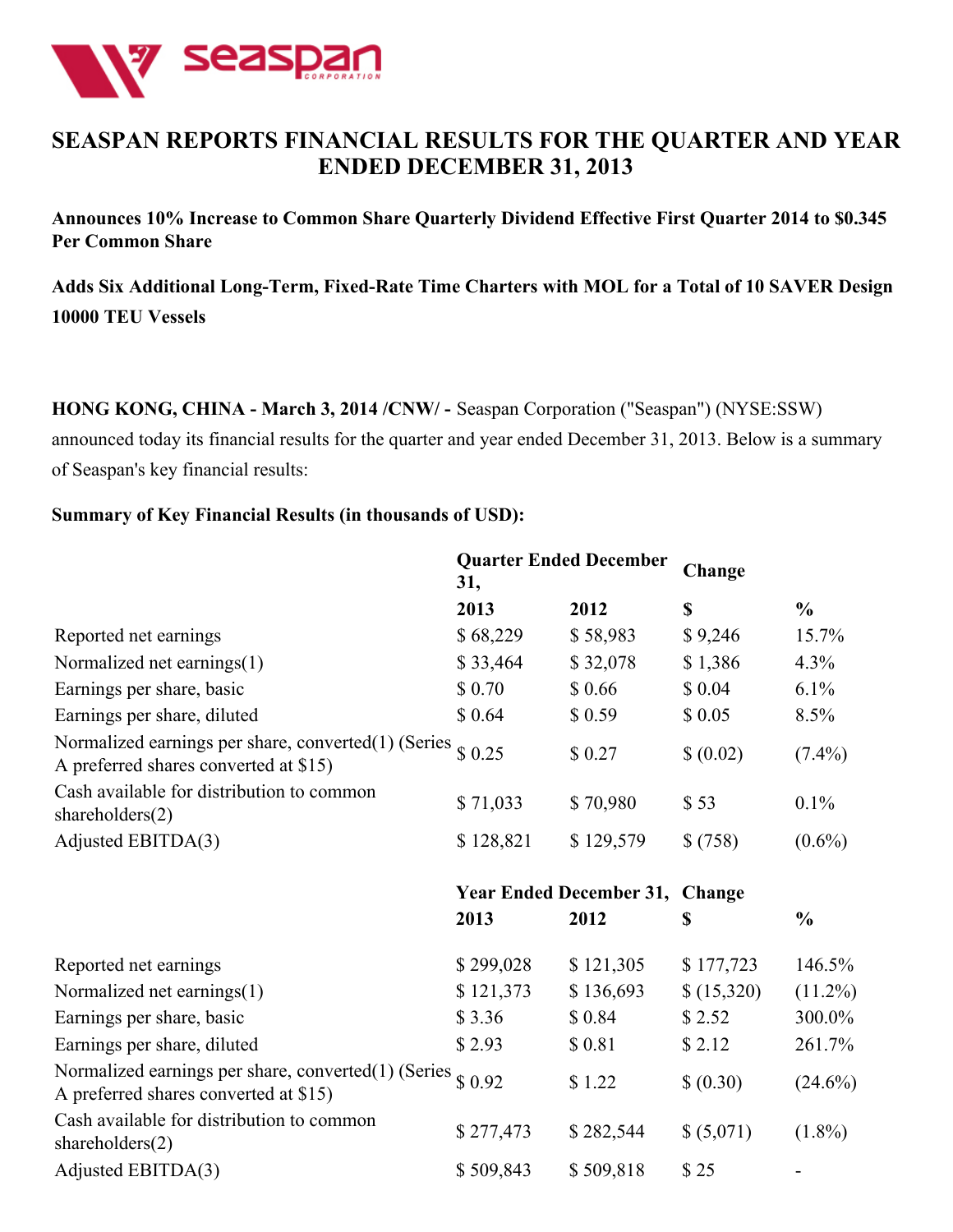(1) Normalized net earnings and normalized earnings per share, converted, are non-GAAP measures that are adjusted for items such as interest expense, change in fair value of financial instruments, change in fair value of financial instruments included in equity loss, interest expense at the hedged rate, organizational development costs, refinancing expenses and costs, gain on vessels and certain other items that Seaspan believes are not representative of its operating performance. Normalized earnings per share, converted, reflects normalized earnings per share on a pro forma basis on the assumption that Seaspan's outstanding Series A preferred shares are converted at \$15.00 per share. Please read "Reconciliation of Non-GAAP Financial Measures for the Quarter and Year Ended December 31, 2013 and 2012 - Description of Non-GAAP Financial Measures - B. Normalized Net Earnings and Normalized Earnings per Share" for a description of normalized net earnings and normalized earnings per share, converted, and for reconciliations of these measures to net earnings and earnings per share, respectively.

(2) Cash available for distribution to common shareholders is a non-GAAP measure that represents net earnings adjusted for depreciation and amortization, interest expense, amortization of deferred charges, refinancing expenses and costs, share-based compensation, change in fair value of financial instruments, change in fair value of financial instruments included in equity loss, bareboat charter adjustment, organizational development costs, amounts paid for dry-docking, cash dividends paid on preferred shares, gain on vessels, interest expense at the hedged rate and certain other items that Seaspan believes are not representative of its operating performance. Please read "Reconciliation of Non-GAAP Financial Measures for the Quarter and Year Ended December 31, 2013 and 2012 - Description of Non-GAAP Financial Measures - A. Cash Available for Distribution to Common Shareholders" for a description of cash available for distribution to common shareholders and a reconciliation of this measure to net earnings.

(3) Adjusted EBITDA is a non-GAAP measure that represents net earnings before interest expense and other debt-related expenses, income tax expense, interest income, depreciation and amortization, share-based compensation expense, amortization of deferred charges, refinancing expenses and costs, bareboat charter adjustment, organizational development costs, gain on vessels, change in fair value of financial instruments included in equity loss, change in fair value of financial instruments and certain other items that Seaspan believes are not representative of its operating performance. Please read "Reconciliation of Non-GAAP Financial Measures for the Quarter and Year Ended December 31, 2013 and 2012 - Description of Non-GAAP Financial Measures - C. Adjusted EBITDA" for a description of Adjusted EBITDA and a reconciliation of this measure to net earnings.

# **Summary of Key Highlights**

- **Achieved vessel utilization of 98.5% and 98.0% for the quarter and year ended December 31, 2013, respectively, or 99.9% and 99.6%, respectively, if the impact of off-charter days is excluded.**
- **Paid regular quarterly dividends of \$0.59375 and \$0.496875 per Series C (NYSE:SSW PR C) and Series D (NYSE:SSW PR D) preferred share, respectively, for a total distribution of \$9.7 million, to preferred shareholders of record as of October 29, 2013.**
- **Paid a quarterly dividend for the third quarter of \$0.3125 per Class A common share to common shareholders of record as of November 18, 2013.**
- **Recently raised a total of approximately \$375.0 million through capital markets and financing transactions.**

Gerry Wang, Chief Executive Officer, Co-Chairman, and Co-Founder of Seaspan, commented, "During 2013, our fleet performed as expected, generating strong and stable results. We also took important steps in 2013 to strengthen our capital structure and credit strength through capital markets and financing transactions that created capacity for growth, and through entering into our first unsecured, non-amortizing credit facility.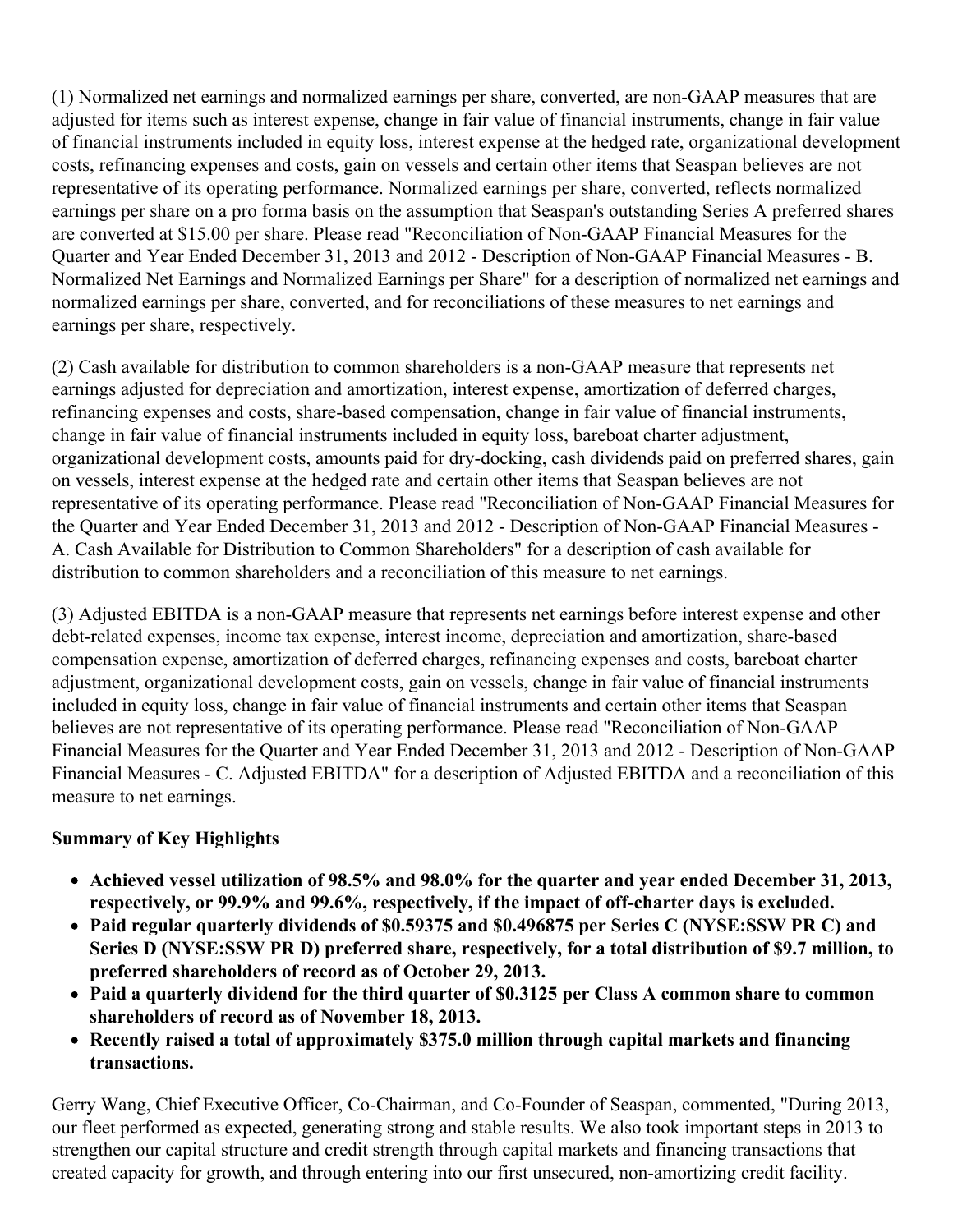Consistent with our strategy, we continued to successfully use our SAVER design to provide leading liner companies with large, fuel-efficient containerships. In total, we entered into transactions to acquire 29 vessels during the year, which will increase our managed fleet to 105 vessels. We are pleased to commence 2014 with an important transaction that strengthens Seaspan's relationship with MOL and increases the Company's contracted revenue stream."

Mr. Wang continued, "Reflecting the stability of our business model and sizeable cash flows, we once again increased our common share quarterly dividend, and believe we remain well positioned to continue to pursue attractive growth opportunities in a disciplined manner."

# **Fourth Quarter Developments**

# *Issuance of Series D Preferred Shares*

In November 2013, Seaspan issued in a public offering an additional 2,000,000 Series D preferred shares at a price of \$25.00 per share, including accrued dividends, for net proceeds of approximately \$47.9 million.

# *Issuance of Class A Common Shares*

In November 2013, Seaspan issued in a public offering an additional 3,500,000 Class A common shares at a price of \$22.00 per share, for net proceeds of approximately \$73.2 million.

# *Loan Facility Transactions*

In December 2013, Seaspan entered into an agreement to extend and refinance its \$1.0 billion credit facility (the "Facility"). Under the terms of the amended Facility, which became effective on January 31, 2014, the maturity date was extended from May 2015 to May 2019, and the outstanding amount of the Facility was reduced to \$433.8 million and now bears interest at current market rates. In January 2014, Seaspan funded this reduction in principal by drawing under existing credit facilities, one of which is secured by certain vessels that were pledged as collateral under the Facility, and excess cash on hand.

In December 2013, Seaspan entered into its first five-year \$125.0 million, unsecured, non-amortizing, fixedrate, loan agreement with a privately-held global financial services firm.

# *Newbuilding Contract and Time Charters*

In December 2013, Seaspan exercised its option for the construction of one 10000 TEU containership with New Yangzi Shipbuilding Co., Ltd. and Jiangsu Yangzi Xinfu Shipbuilding Co., Ltd. (collectively "YZJ"). This vessel is scheduled for delivery in 2015 and will be constructed using Seaspan's fuel-efficient SAVER design.

In February 2014, Seaspan signed long-term, fixed-rate time charter contracts with Mitsui O.S.K Lines Ltd. ("MOL") for six fuel-efficient SAVER design 10000 TEU vessels to be constructed at YZJ. The six previously announced newbuilding 10000 TEU vessels to be constructed at YZJ will be used for these MOL time charters. All six 10000 TEU newbuilding vessels remain subject to allocation under a right of first refusal agreement with Greater China Intermodal Investments LLC ("GCI"), an investment vehicle established by Seaspan, an affiliate of global alternative asset manager The Carlyle Group, and Blue Water Commerce LLC.

# *Vessel Re-Deliveries*

In the fourth quarter of 2013, the Seaspan Hamburg, the Seaspan Chiwan and the Madinah were re-delivered to Seaspan. The Seaspan Hamburg commenced a time charter in November 2013 and the Seaspan Chiwan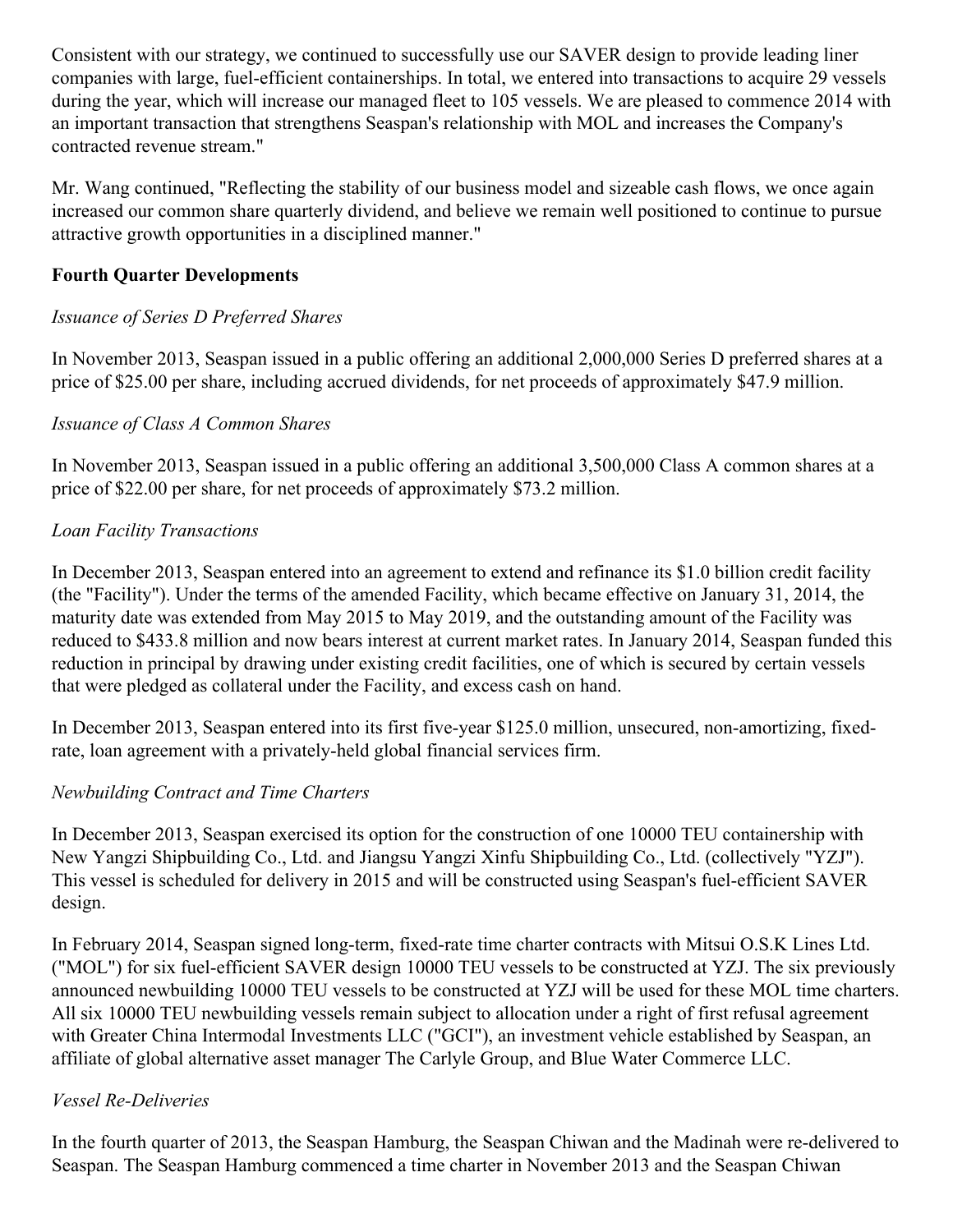commenced a time charter in December 2013, in each case for a minimum term of 22 months and a maximum term of 30 months, excluding an additional option period of eight to 12 months. In November 2013, the Madinah commenced a time charter for 92 days and was re-delivered to Seaspan in early February 2014. Seaspan is currently seeking to charter the Madinah.

# **Subsequent Events**

# *Dividends*

On January 10, 2014, Seaspan declared cash dividends of \$0.59375 and \$0.496875 per Series C and Series D preferred share, respectively, representing a total distribution of \$10.7 million. The dividends were paid on January 30, 2014 to all Series C and Series D preferred shareholders of record as of January 29, 2014 for the period from October 30, 2013 to January 29, 2014.

On February 6, 2014, Seaspan declared a quarterly dividend of \$0.3125 per Class A common share payable to all shareholders of record as of February 18, 2014. The dividend was paid on February 26, 2014.

In February 2014, Seaspan's board of directors approved a 10.4% increase in the 2014 quarterly Class A common share dividends to \$0.345 per share. This \$0.0325 per share increase to Seaspan's quarterly Class A common share dividend represents the fifth increase since March 31, 2010 for an aggregate increase of 245.0%. Seaspan expects the quarterly \$0.345 Class A common share dividends for the four quarters ending December 31, 2014 to be paid on April 30, July 30 and October 30 of 2014 and January 30, 2015 for a total dividend of \$1.38 per share.

# *Results of Special Meeting of Shareholders*

Seaspan held a special meeting of shareholders on January 28, 2014 to vote on separate proposals to amend its articles of incorporation to (a) increase the number of its authorized shares of preferred stock from 65,000,000 to 150,000,000, with a corresponding increase in the number of authorized shares of capital stock from 290,000,100 to 375,000,100, and (b) declassify the board of directors and provide for the annual election of all directors. The proposal to increase the number of its authorized shares of preferred stock and capital stock was approved by shareholders at the meeting; the proposal to declassify the board of directors was not approved by shareholders.

# *Conversion of Series A Preferred Shares*

On January 30, 2014, Seaspan's then outstanding 200,000 Series A preferred shares automatically converted into a total of 23,177,175 Class A common shares pursuant to the rights and restrictions attached to the Series A preferred shares. At January 31, 2014 there were 92,755,818 Class A common shares issued and outstanding. The conversion of these preferred shares increased Seaspan's market capitalization by approximately \$500.0 million, for an aggregate Class A common share market capitalization of over \$2.0 billion at January 31, 2014.

# *Issuance of Series E Preferred Shares*

On February 13, 2014, Seaspan issued in a public offering 5,400,000 Series E preferred shares at a price of \$25.00 per share for total net proceeds of approximately \$130.7 million. Dividends are payable on the Series E preferred shares at a rate of 8.25% per annum of the stated liquidation preference of \$25.00 per share. Seaspan intends to use the net proceeds for general corporate purposes. The underwriters retain an option, which expires on March 8, 2014, to purchase up to an additional 350,000 Series E preferred shares.

# **Results for the Quarter and Year Ended December 31, 2013**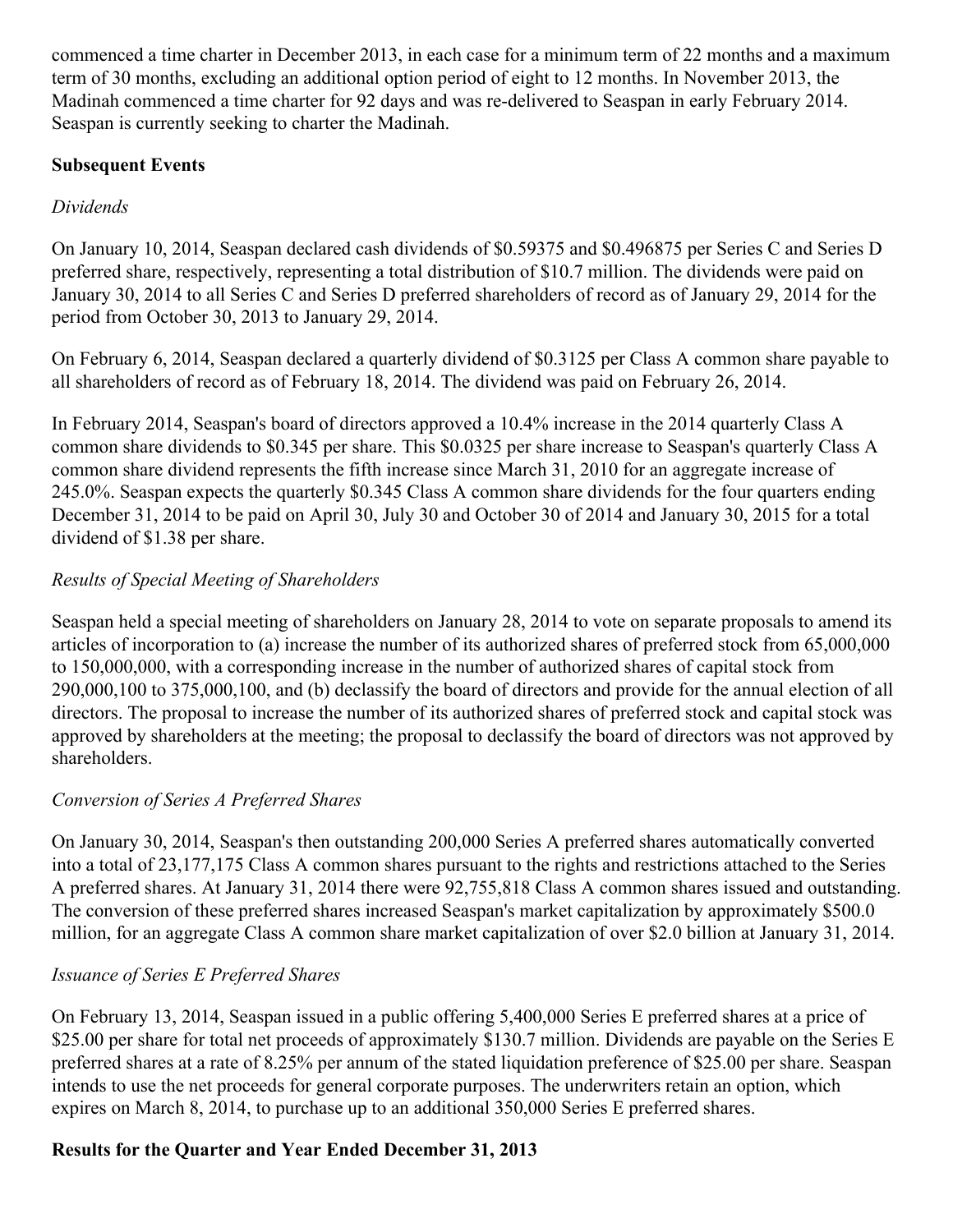The following table summarizes vessel utilization for the quarter and year ended December 31, 2013:

|                             | <b>First Quarter</b> |          |       | <b>Second Quarter Third Quarter</b> |       |       | <b>Fourth Ouarter</b>    |       | <b>Year Ended</b><br>December 31, |        |
|-----------------------------|----------------------|----------|-------|-------------------------------------|-------|-------|--------------------------|-------|-----------------------------------|--------|
|                             | 2013                 | 2012     | 2013  | 2012                                | 2013  | 2012  | 2013                     | 2012  | 2013                              | 2012   |
| <b>Vessel utilization:</b>  |                      |          |       |                                     |       |       |                          |       |                                   |        |
| Ownership days              | 5,850                | 5,591    | 5,933 | 5,847                               | 6,161 | 5,980 | 6,165                    | 5,981 | 24,109                            | 23,399 |
| Less off-hire days:         |                      |          |       |                                     |       |       |                          |       |                                   |        |
| Scheduled 5-year<br>survey  |                      | (44)     | (19)  | (24)                                | (29)  | (12)  | $\overline{\phantom{a}}$ |       | (48)                              | (80)   |
| Unscheduled off-<br>hire(1) | (230)                | (7)      | (40)  | (14)                                | (66)  | (56)  | (93)                     | (90)  | (429)                             | (167)  |
| <b>Operating days</b>       | 5,620                | 5,540    | 5,874 | 5,809                               | 6,066 | 5,912 | 6,072                    | 5,891 | 23,632                            | 23,152 |
| <b>Vessel utilization</b>   | $96.1\%$             | $99.1\%$ | 99.0% | 99.4%                               | 98.5% | 98.9% | 98.5%                    | 98.5% | 98.0%                             | 98.9%  |

(1) Unscheduled off-hire includes days related to vessels being off-charter.

At the beginning of 2013, Seaspan had 69 vessels in operation. Seaspan accepted delivery of two secondhand vessels during the year ended December 31, 2013, bringing its operating fleet to a total of 71 vessels as of December 31, 2013. Revenue is determined primarily by the number of operating days, and ship operating expense is determined primarily by the number of ownership days.

The following table summarizes Seaspan's consolidated financial results for the quarters and years ended December 31, 2013 and 2012:

|                |       | <b>Quarter Ended</b><br>December 31, |             | <b>Increase</b> |        | <b>Year Ended</b><br>December 31, |             | Increase |
|----------------|-------|--------------------------------------|-------------|-----------------|--------|-----------------------------------|-------------|----------|
|                | 2013  | 2012                                 | <b>Davs</b> | $\frac{0}{0}$   | 2013   | 2012                              | <b>Davs</b> | $\%$     |
| Operating days | 6,072 | 5,891                                | 181         | $3.1\%$         | 23,632 | 23,152                            | 480         | $2.1\%$  |
| Ownership days | 6,165 | 5,981                                | 184         | $3.1\%$         | 24,109 | 23,399                            | 710         | $3.0\%$  |

| Financial<br>Summary<br>(in millions of USD) | <b>Quarter Ended</b><br>December 31, |                 | Change       |                 | <b>Year Ended</b><br>December 31, |                  | Change         |               |
|----------------------------------------------|--------------------------------------|-----------------|--------------|-----------------|-----------------------------------|------------------|----------------|---------------|
|                                              | 2013                                 | 2012            | \$           | $\frac{0}{0}$   | 2013                              | 2012             | \$             | $\frac{0}{0}$ |
| Revenue<br>Ship operating<br>expense         | \$172.0<br>38.5                      | \$169.8<br>36.9 | \$2.2<br>1.6 | 1.3%<br>$4.2\%$ | \$677.1<br>150.1                  | \$660.8<br>138.7 | \$16.3<br>11.5 | 2.5%<br>8.3%  |
| Depreciation and<br>amortization expense     | 43.5                                 | 42.8            | 0.7          | $1.7\%$         | 172.5                             | 165.5            | 6.9            | 4.2%          |
| General and<br>administrative<br>expenses    | 7.3                                  | 6.5             | 0.9          | 13.4%           | 34.8                              | 24.6             | 10.2           | 41.3%         |

Operating lease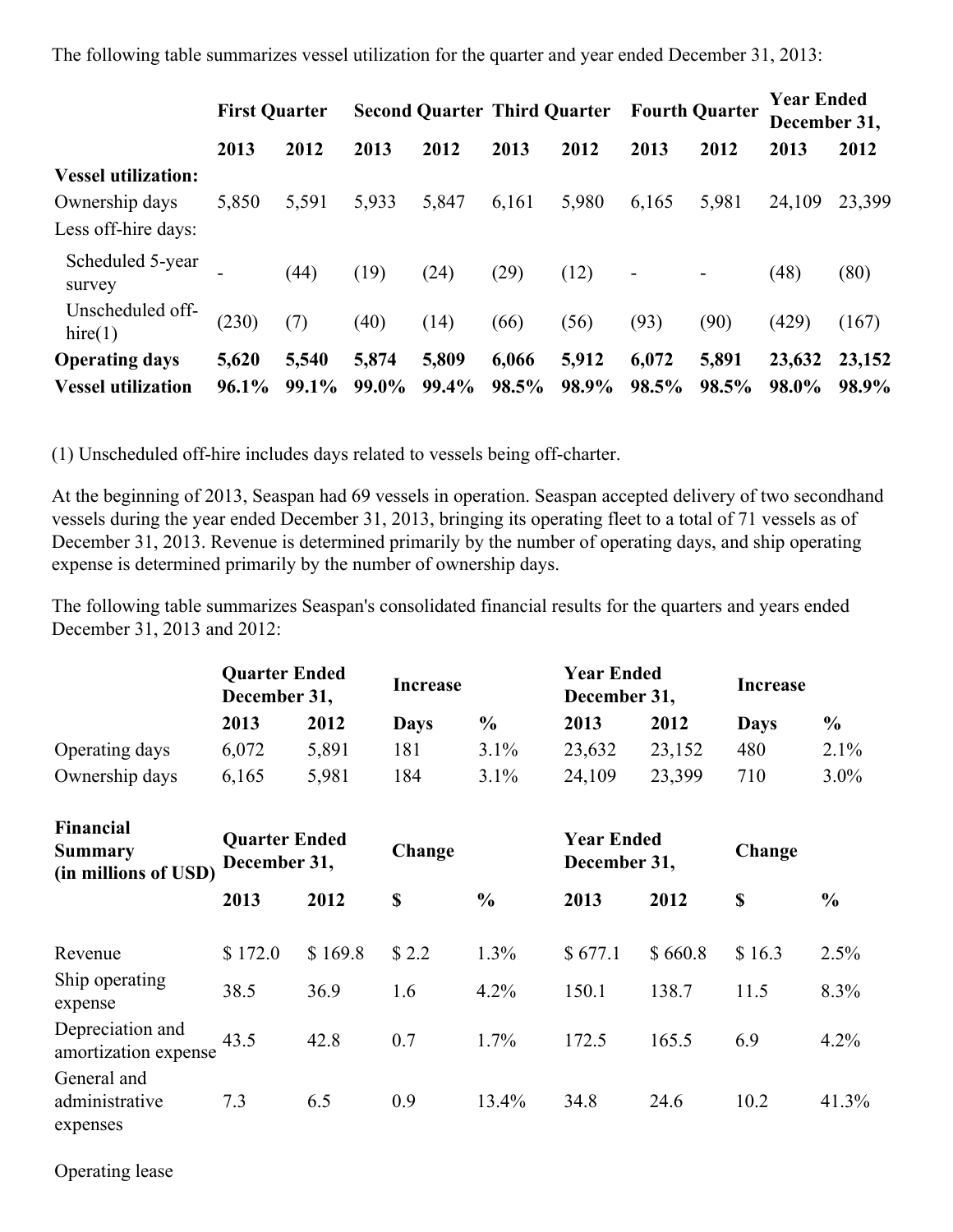| expense<br>Interest expense                         | 1.1<br>14.6 | 1.1<br>17.3    | $\overline{\phantom{a}}$<br>(2.7) | $(1.1\%)$<br>$(15.6\%)$ | 4.4<br>60.5 | 3.1<br>72.0              | (11.5) | $39.5\%$<br>$(16.0\%)$ |
|-----------------------------------------------------|-------------|----------------|-----------------------------------|-------------------------|-------------|--------------------------|--------|------------------------|
| Refinancing<br>expenses and costs                   | 4.0         | $\blacksquare$ | 4.0                               | $100.0\%$               | 4.0         | $\overline{\phantom{0}}$ | 4.0    | $100.0\%$              |
| Change in fair value<br>of financial<br>instruments | (8.7)       | 3.4            | 12.1                              | 356.9%                  | (60.5)      | 136.0                    | 196.5  | 144.5%                 |

#### *Revenue*

Revenue increased by 1.3% for the quarter ended December 31, 2013 over the same period for 2012. This is due primarily to revenue from two 4600 TEU secondhand vessels delivered in 2013 and from the management of third party vessels. These increases were partially offset by lower charter rates for five 4250 TEU vessels which were on short-term charters during the quarter ended December 31, 2013, and an increase in unscheduled off-hire, which included 86 off-charter days for three 4250 TEU vessels.

Revenue increased by 2.5% for the year ended December 31, 2013 over the same period for 2012. This increase is due primarily to the impact of a full period's contribution of four 13100 TEU newbuilding vessels delivered in 2012, revenue from two 4600 TEU secondhand vessels delivered in 2013, revenue from the management of third party vessels, and a decrease in scheduled off-hire. These increases were partially offset by lower charter rates for six 4250 TEU vessels which were on short-term charters during the year ended December 31, 2013, an increase in unscheduled off-hire, which included 386 off-charter days for six 4250 TEU vessels, and one less day in 2013 due to 2012 being a leap year.

The increase in operating days and the related financial impact for the quarter and year ended December 31, 2013, relative to the corresponding periods in 2012, is attributable to the following:

|                                                         | <b>Quarter Ended</b><br>December 31, 2013 |                                      | <b>Year Ended</b><br><b>December 31, 2013</b> |                                      |  |
|---------------------------------------------------------|-------------------------------------------|--------------------------------------|-----------------------------------------------|--------------------------------------|--|
|                                                         | Operating<br>Days Impact                  | \$ Impact<br>(in millions of<br>USD) | <b>Operating</b><br>Days Impact               | \$ Impact<br>(in millions of<br>USD) |  |
| 2013 vessel deliveries                                  | 184                                       | \$3.6                                | 383                                           | \$7.6                                |  |
| Full period contribution from 2012 vessel<br>deliveries |                                           |                                      | 368                                           | 20.6                                 |  |
| Change in daily charter hire rate and re-<br>charters   |                                           | (1.4)                                |                                               | (9.1)                                |  |
| One less day due to the 2012 leap year                  |                                           |                                      | (61)                                          | (1.7)                                |  |
| Scheduled off-hire                                      | -                                         |                                      | 32                                            | 1.1                                  |  |
| Unscheduled off-hire                                    | (3)                                       | (0.9)                                | (262)                                         | (5.4)                                |  |
| Vessel management revenue                               |                                           | 0.7                                  |                                               | 3.2                                  |  |
| Other                                                   |                                           | 0.2                                  | 20                                            |                                      |  |
| <b>Total</b>                                            | 181                                       | \$2.2                                | 480                                           | \$16.3                               |  |

Vessel utilization was 98.5% and 98.0% for the quarter and year ended December 31, 2013, respectively, compared to 98.5% and 98.9% for the same periods in 2012.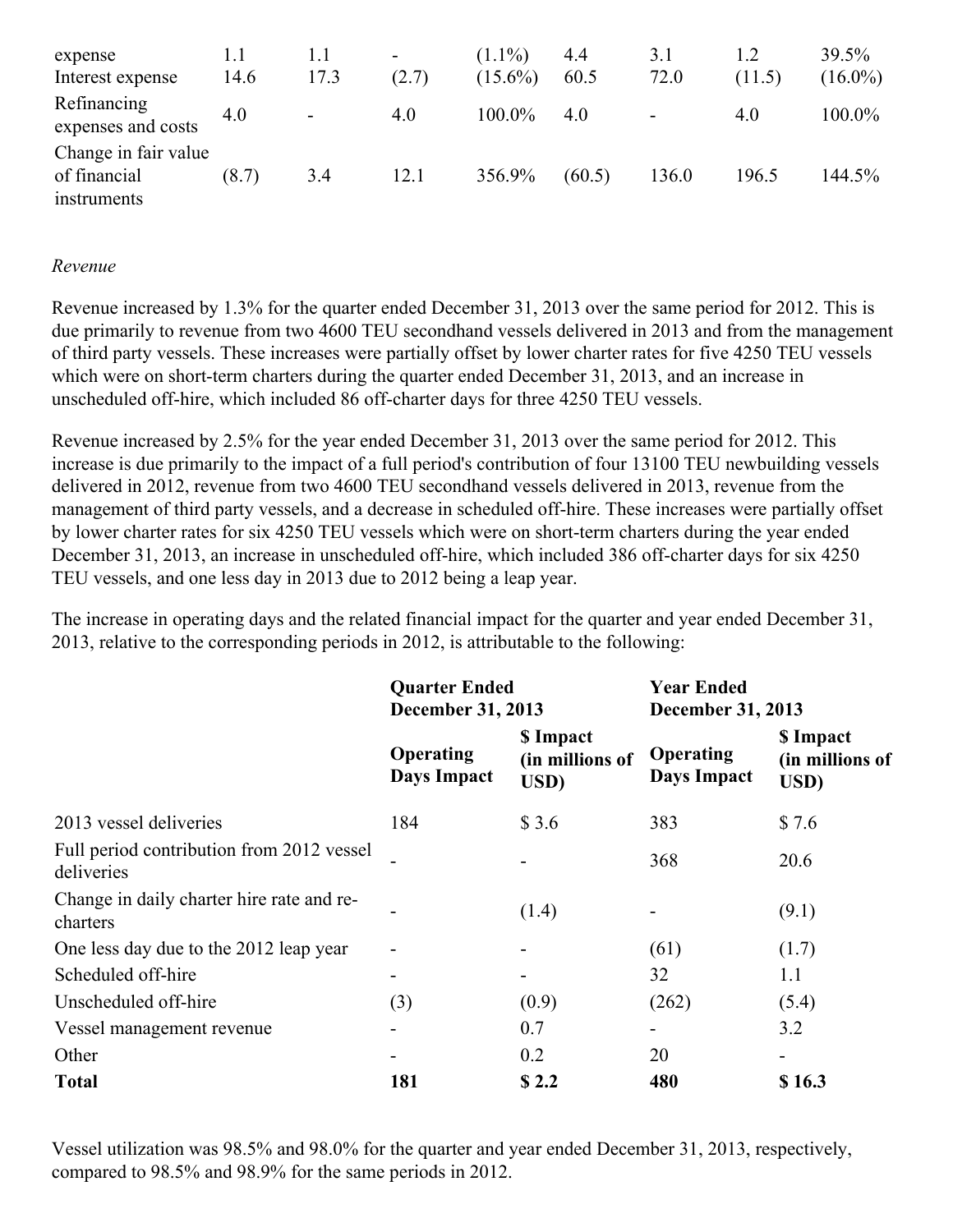The decrease in vessel utilization for the year ended December 31, 2013, compared to the same period in 2012, was primarily due to a 262-day increase in unscheduled off-hire which was related primarily to more offcharter days for six of Seaspan's 4250 TEU vessels. During the year ended December 31, 2013, Seaspan completed five dry-dockings, which resulted in 48 days of scheduled off-hire compared to the completion of six dry-dockings during 2012, which resulted in 80 days of scheduled off-hire.

Seaspan completed dry-dockings for the following vessels during the year ended December 31, 2013:

| <b>Vessel</b>          | Completed      |
|------------------------|----------------|
| <b>CSCL Montevideo</b> | Q <sub>2</sub> |
| CSCL Panama            | Q2             |
| CSCL Lima              | Q3             |
| CSCL San Jose          | O3             |
| <b>CSCL</b> Santiago   | ( )3           |

Seaspan's cumulative vessel utilization from the period commencing on its initial public offering in August 2005 through December 31, 2013 is approximately 99.0% or 99.3% if the impact of off-charter days is excluded.

# *Ship Operating Expense*

Ship operating expense increased by 4.2% to \$38.5 million and by 8.3% to \$150.1 million for the quarter and year ended December 31, 2013, respectively, compared to the same periods in 2012. The increase for the quarter ended December 31, 2013, compared to the same period of 2012 is due primarily to an increase in ownership and managed days of 4.7% related to the two 4600 TEU vessels delivered in 2013 as well as an increase in crew wages. The increase in managed days relates to the third party management of one 4600 TEU vessel for GCI and for one 4600 TEU vessel for MOL prior to delivery to GCI.

The increase in ship operating expense for the year ended December 31, 2013, compared to the same period of 2012 is due primarily to an increase in ownership and managed days of 4.9%, related to the addition of four 13100 TEU vessels during the first half of 2012, two 4600 TEU vessels in 2013 and the management of 4600 TEU vessels for MOL. The larger TEU vessels are more expensive to operate and the increased cost of lubes, insurance and other operating costs associated with these vessels further contributed to higher ship operating expenses. There was also an increase in crew wages and spare parts expense, primarily due to higher spare parts purchases in 2013 compared with 2012 and increased expense due to an expanding and older fleet. Seaspan expects ship operating expenses to increase as its fleet ages and as the average size of vessels increases.

## *Depreciation and Amortization Expense*

The increase in depreciation and amortization for the quarter and year ended December 31, 2013, compared to the same periods in 2012, was due to the increase in the size of the fleet. Four vessels were delivered in 2012 and a full period of depreciation was taken for these vessels for the year ended December 31, 2013. There were also two vessel deliveries in 2013.

## General and Administrative Expenses

General and administrative expenses increased by 13.4% to \$7.3 million and by 41.3% to \$34.8 million for the quarter and year ended December 31, 2013, respectively, compared to the same periods in 2012. The increases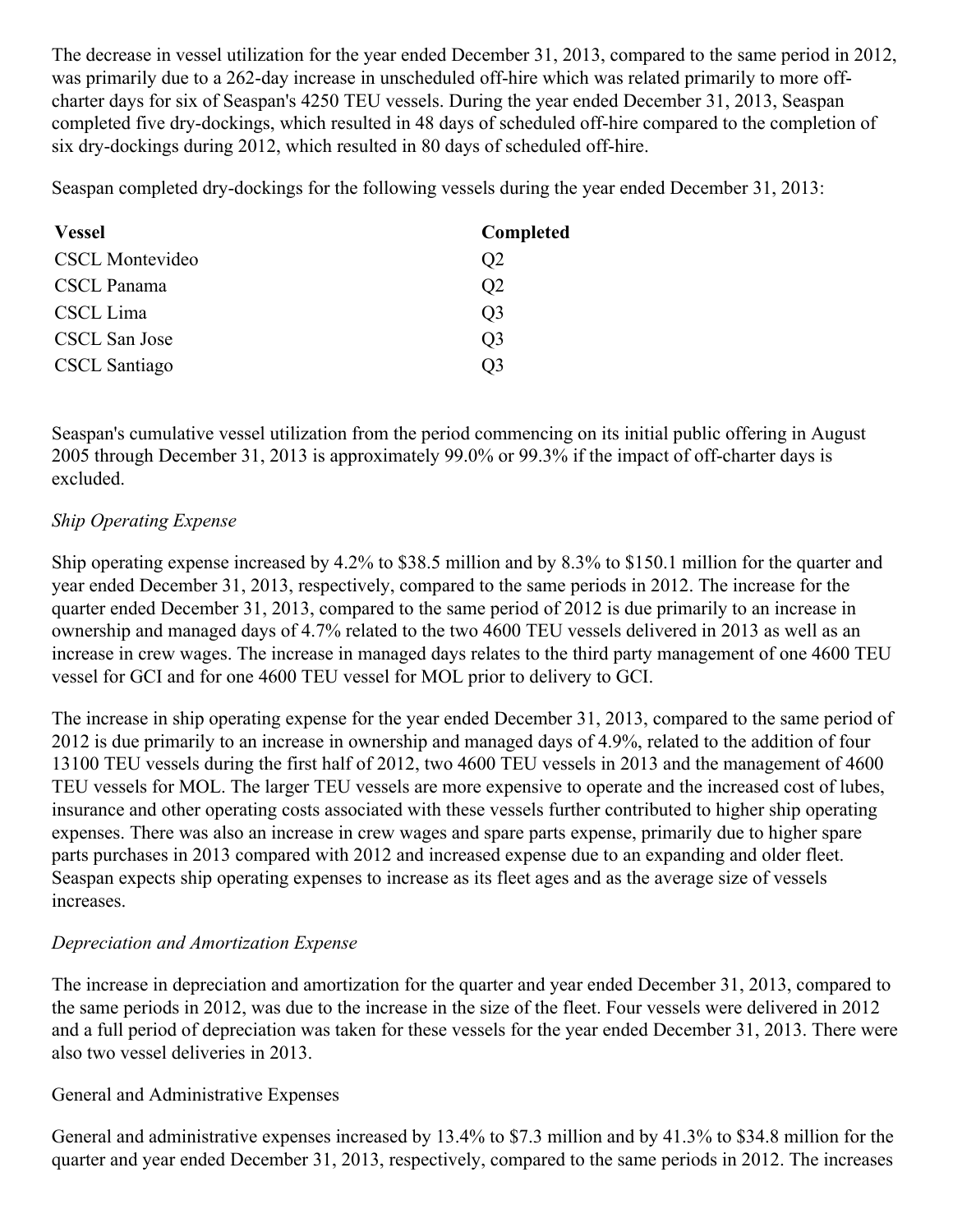of \$0.9 million and \$10.2 million for the quarter and year ended December 31, 2013, compared to the same periods in 2012, were due primarily to increases of \$1.3 million and \$10.9 million, respectively, in share-based compensation expense related to non-cash stock appreciation rights ("SARs") granted to Seaspan's Chief Executive Officer in December 2012 and to certain members of management in March 2013. The increases were partially offset by lower costs associated with the acquisition and integration of Seaspan Management Services Limited (the "Manager") compared to the same periods in 2012.

# *Operating Lease Expense*

On June 27, 2012, Seaspan sold the Madinah to a U.S. bank and since that date has been leasing the vessel back over a nine-year term. Prior to June 27, 2012, Seaspan owned the vessel and financed it with a term loan of \$53.0 million, which was repaid using the proceeds from the sale to the bank. During the quarter and year ended December 31, 2013, Seaspan incurred operating lease expenses relating to this arrangement of \$1.1 million and \$4.4 million, respectively. During 2012, in addition to operating lease expense of \$3.1 million, Seaspan incurred interest expense of \$0.7 million on the \$53.0 million loan prior to June 27, 2012.

# *Interest Expense*

As at December 31, 2013, Seaspan had total borrowings of \$3.9 billion, which consisted of long-term debt of \$3.2 billion and other long-term liabilities of \$611.6 million. As at December 31, 2013, Seaspan's operating borrowings were \$3.5 billion. Interest expense is comprised primarily of interest incurred on long-term debt and other long-term liabilities relating to operating vessels at the variable rate calculated by reference to LIBOR plus the applicable margin. Interest expense also includes a non-cash reclassification of amounts from accumulated other comprehensive loss related to previously designated hedging relationships. Interest incurred on long-term debt and other long-term liabilities for Seaspan's vessels under construction is capitalized to the cost of the respective vessels under construction.

The decreases in interest expense for the quarter and year ended December 31, 2013 of \$2.7 million and \$11.5 million, respectively, compared to the same periods of 2012, were primarily due to lower operating borrowings as well as a reduction in average LIBOR. The remaining decreases were due to an increase in interest capitalized, a lower reclassification of accumulated other comprehensive loss into earnings and, for the year ended December 31, 2013, a repayment of the \$53.0 million term loan in 2012 using the proceeds from the sale of the Madinah. The average LIBOR charged on Seaspan's long-term debt for the quarter and year ended December 31, 2013 was 0.2% compared to 0.3% and 0.4%, respectively, for the comparable periods in 2012. Although Seaspan has entered into fixed interest rate swaps for much of its variable rate debt, the difference between the variable interest rate and the swapped fixed-rate on operating debt is recorded in Seaspan's change in fair value of financial instruments.

# *Refinancing Expenses and Costs*

During the quarter and year ended December 31, 2013, Seaspan incurred refinancing expenses and costs of \$4.0 million, compared to nil in the same periods of 2012. These costs were related to refinancing the Facility.

# *Change in Fair Value of Financial Instruments*

The change in fair value of financial instruments resulted in a gain of \$8.7 million for the quarter ended December 31, 2013, compared to a loss of \$3.4 million for the comparable period in 2012. The change in fair value of financial instruments resulted in a gain of \$60.5 million for the year ended December 31, 2013, compared to a loss of \$136.0 million for the same period in 2012. The changes for the quarter and year ended December 31, 2013, compared to the same periods in 2012 were primarily due to an increase in the forward LIBOR curve, the effect of the passage of time and less discounting of expected future settlements.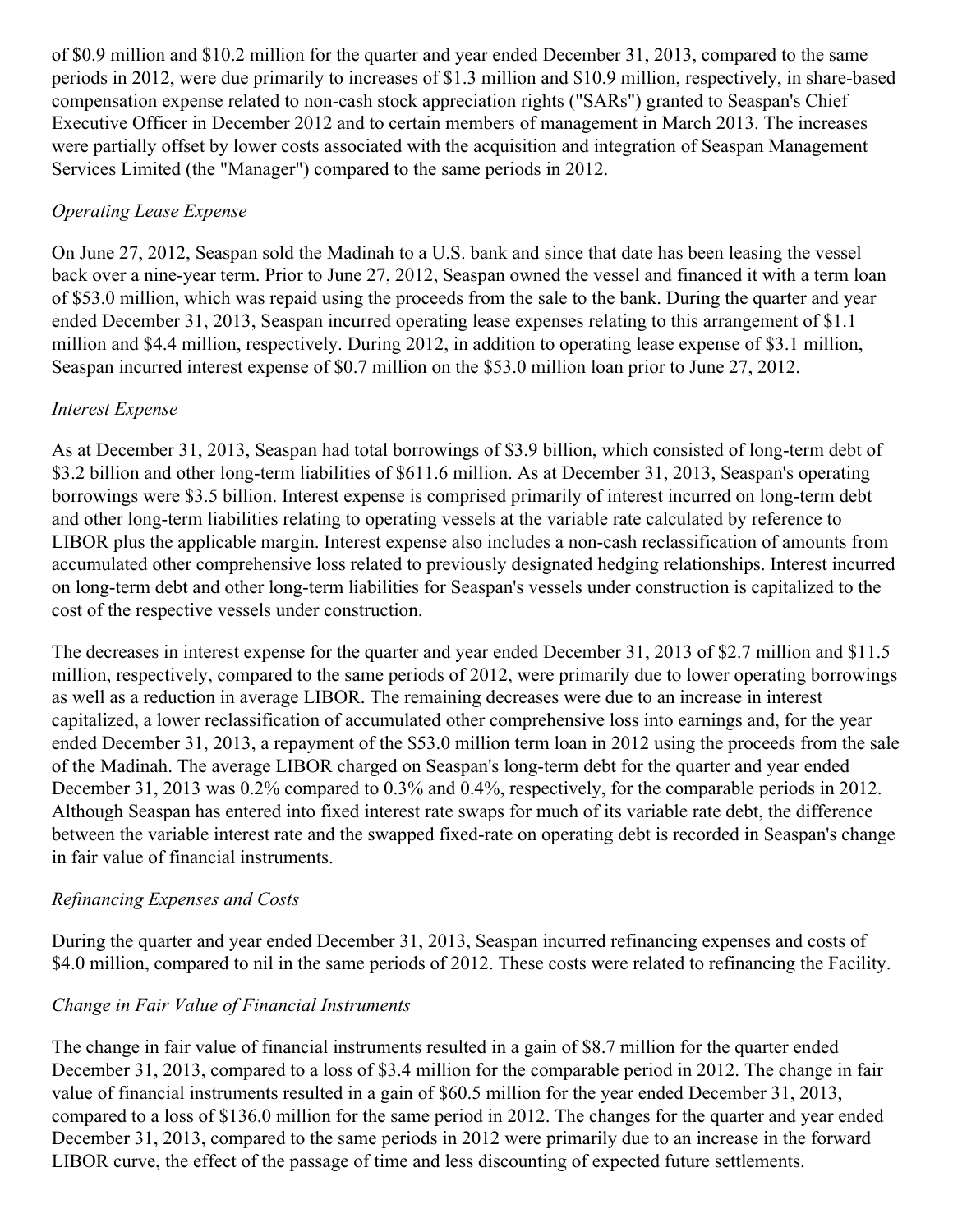The fair value of interest rate swap and swaption agreements is subject to change based on the companyspecific credit risk of Seaspan and that of the counterparty included in the discount factor and the interest rate implied by the current swap curve, including its relative steepness. In determining the fair value, these factors are based on current information available to Seaspan. These factors are expected to change through the life of the instruments, causing the fair value to fluctuate significantly due to the large notional amounts and longterm nature of Seaspan's derivative instruments. As these factors may change, the fair value of the instruments is an estimate and may deviate significantly from the actual cash settlements realized over the term of the instruments. Seaspan's valuation techniques have not changed and remain consistent with those followed by other valuation practitioners.

## **About Seaspan**

Seaspan provides many of the world's major shipping lines with creative outsourcing alternatives to vessel ownership by offering long-term leases on large, modern containerships combined with industry leading ship management services. Seaspan's managed fleet consists of 105 containerships representing a total capacity of over 800,000 TEU, including 32 newbuilding containerships on order scheduled for delivery to Seaspan and third parties by the end of 2016. Seaspan's current operating fleet of 71 vessels has an average age of approximately seven years and an average remaining lease period of approximately five years.

Seaspan's Class A common shares, Series C preferred shares, Series D preferred shares and Series E preferred shares are listed on The New York Stock Exchange under the symbols "SSW", "SSW PR C", "SSW PR D" and "SSW PR E", respectively.

## **Conference Call and Webcast**

Seaspan will host a conference call and webcast presentation for investors and analysts to discuss its results for the quarter and year ended December 31, 2013 on March 3, 2014 at 5:30 a.m. PT / 8:30 a.m. ET. Participants should call 1-877-246-9875 (US/Canada) or 1-707-287-9353(International) and request the Seaspan call. A telephonic replay will be available for anyone unable to participate in the live call. To access the replay, call 1- 855-859-2056 or 1-404-537-3406 and enter the replay passcode: 4385637. The recording will be available from March 3, 2014 at 9:00 a.m. PT / 12:00 p.m. ET through 8:59 p.m. PT / 11:59 p.m. ET on March 17, 2014. The conference call will also be broadcast live over the internet and will include a slide presentation. To access the live webcast and slide presentation, go to [www.seaspancorp.com](http://www.seaspancorp.com/) and click on "News & Events" and then "Events & Presentations" for the link. The webcast and slides will be archived on the site for one year.

## **SEASPAN CORPORATION**

## **UNAUDITED CONSOLIDATED BALANCE SHEET**

## **AS OF DECEMBER 31, 2013**

## **(IN THOUSANDS OF US DOLLARS)**

|                           |           | December 31, 2013 December 31, 2012 |
|---------------------------|-----------|-------------------------------------|
| Assets                    |           |                                     |
| Current assets:           |           |                                     |
| Cash and cash equivalents | \$476,380 | \$381,378                           |
| Short-term investments    | 11,675    | 36,100                              |
| Accounts receivable       | 68,217    | 9,573                               |
| Prepaid expenses          | 22,671    | 20,902                              |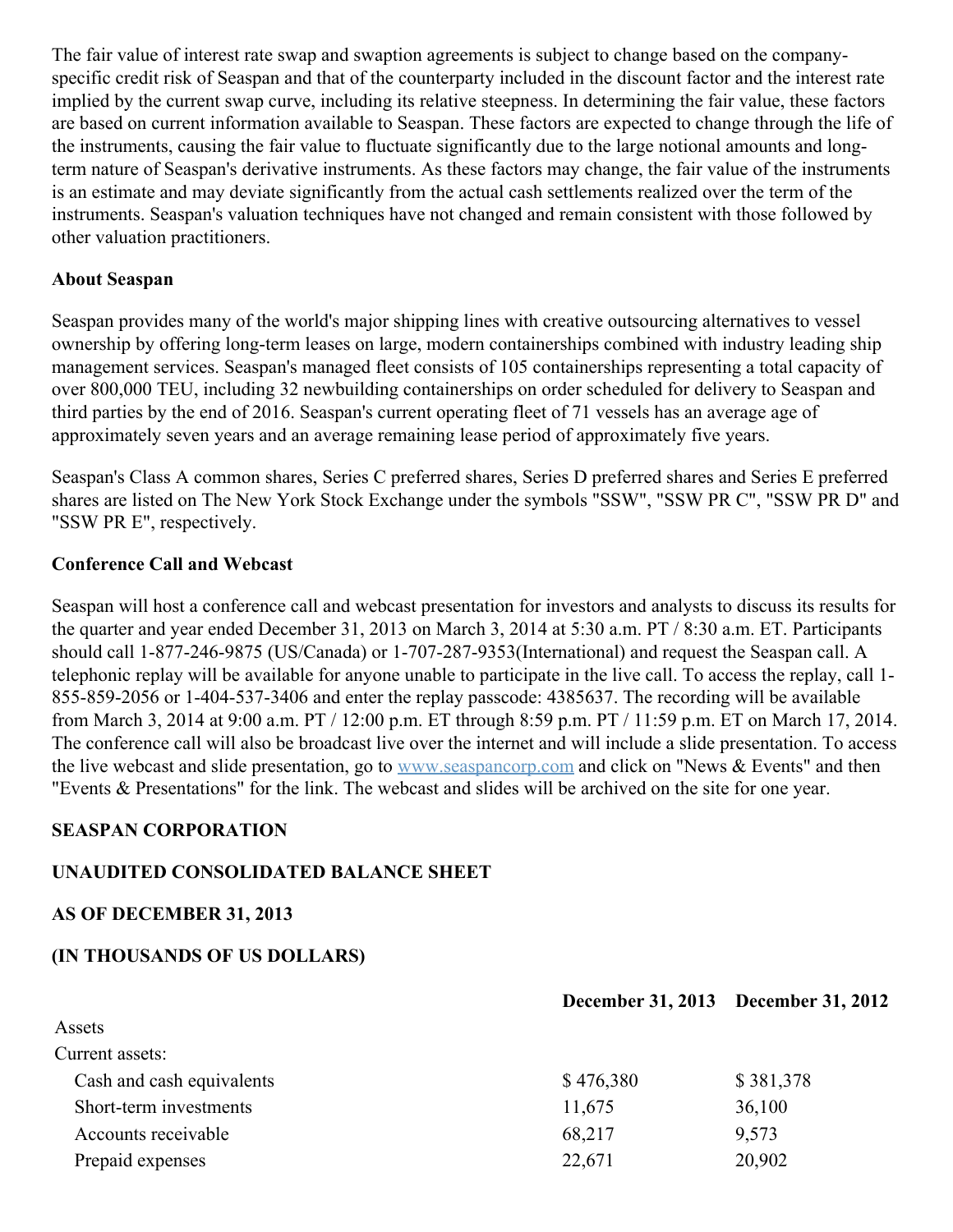| Gross investment in lease                      | 21,170<br>600,113 | 15,977<br>463,930 |
|------------------------------------------------|-------------------|-------------------|
| Vessels                                        | 4,670,899         | 4,785,968         |
| Vessels under construction                     | 321,372           | 77,305            |
| Deferred charges                               | 53,971            | 43,816            |
| Gross investment in lease                      | 58,953            | 79,821            |
| Goodwill                                       | 75,321            | 75,321            |
| Other assets                                   | 106,944           | 83,661            |
| Fair value of financial instruments            | 60,188            | 41,031            |
|                                                | \$5,947,761       | \$5,650,853       |
| Liabilities and Shareholders' Equity           |                   |                   |
| Current liabilities:                           |                   |                   |
| Accounts payable and accrued liabilities       | \$65,634          | \$49,997          |
| Current portion of deferred revenue            | 27,683            | 25,111            |
| Current portion of long-term debt              | 388,159           | 66,656            |
| Current portion of other long-term liabilities | 38,930            | 38,542            |
|                                                | 520,406           | 180,306           |
| Deferred revenue                               | 4,143             | 7,903             |
| Long-term debt                                 | 2,853,459         | 3,024,288         |
| Other long-term liabilities                    | 572,673           | 613,049           |
| Fair value of financial instruments            | 425,375           | 606,740           |
|                                                | 4,376,056         | 4,432,286         |
| Share capital                                  | 882               | 804               |
| Treasury shares                                | (379)             | (312)             |
| Additional paid in capital                     | 2,023,622         | 1,859,068         |
| Deficit                                        | (411,792)         | (594, 153)        |
| Accumulated other comprehensive loss           | (40,628)          | (46, 840)         |
| Total shareholders' equity                     | 1,571,705         | 1,218,567         |
|                                                | \$5,947,761       | \$5,650,853       |

## **UNAUDITED CONSOLIDATED STATEMENTS OF OPERATIONS AND DEFICIT FOR THE QUARTER AND YEAR ENDED**

### **DECEMBER 31, 2013 AND 2012**

# **(IN THOUSANDS OF US DOLLARS, EXCEPT SHARE AND PER SHARE AMOUNTS)**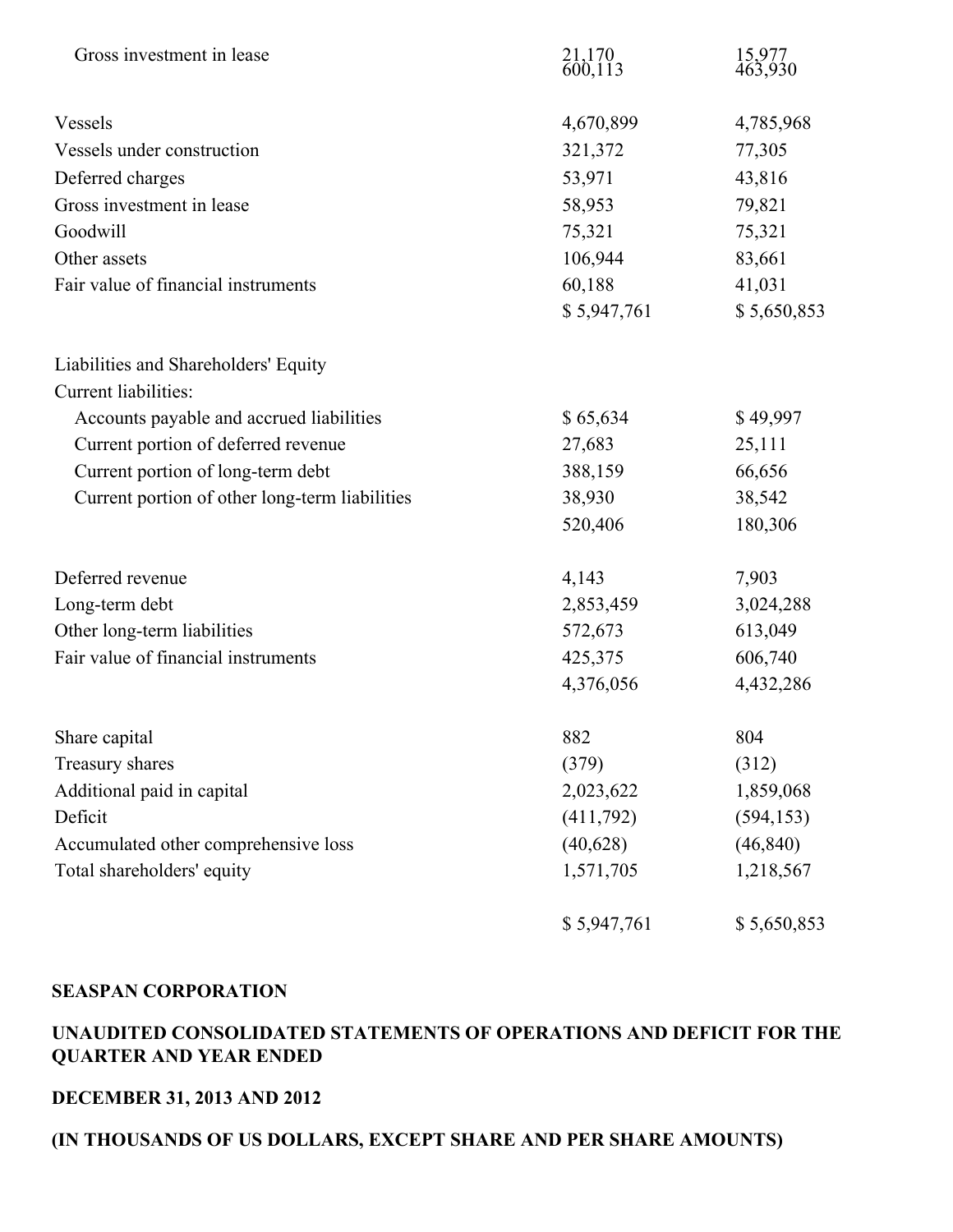|                                               | <b>Quarter Ended</b><br>December 31, 2012 |                          | <b>Year Ended</b><br>December 31, 2012 |              |  |
|-----------------------------------------------|-------------------------------------------|--------------------------|----------------------------------------|--------------|--|
| Revenue                                       | \$171,988                                 | \$169,783                | \$677,090                              | \$660,794    |  |
| Operating expenses:                           |                                           |                          |                                        |              |  |
| Ship operating                                | 38,498                                    | 36,940                   | 150,105                                | 138,655      |  |
| Depreciation and amortization                 | 43,530                                    | 42,799                   | 172,459                                | 165,541      |  |
| General and administrative                    | 7,346                                     | 6,478                    | 34,783                                 | 24,617       |  |
| Operating lease                               | 1,098                                     | 1,110                    | 4,388                                  | 3,145        |  |
| Gain on vessel                                |                                           |                          |                                        | (9,773)      |  |
|                                               | 90,472                                    | 87,327                   | 361,735                                | 322,185      |  |
| Operating earnings                            | 81,516                                    | 82,456                   | 315,355                                | 338,609      |  |
| Other expenses (income):                      |                                           |                          |                                        |              |  |
| Interest expense                              | 14,623                                    | 17,333                   | 60,496                                 | 71,996       |  |
| Interest income                               | (799)                                     | (262)                    | (2,045)                                | (1,190)      |  |
| Undrawn credit facility fees                  | 927                                       | 168                      | 2,725                                  | 1,516        |  |
| Amortization of deferred charges              | 2,247                                     | 2,931                    | 9,477                                  | 8,574        |  |
| Refinancing expenses and costs                | 4,038                                     | $\overline{\phantom{a}}$ | 4,038                                  |              |  |
| Change in fair value of financial instruments | (8,713)                                   | 3,391                    | (60, 504)                              | 135,998      |  |
| Equity loss on investment                     | 553                                       | 42                       | 670                                    | 259          |  |
| Other expenses (income)                       | 411                                       | (130)                    | 1,470                                  | 151          |  |
|                                               | 13,287                                    | 23,473                   | 16,327                                 | 217,304      |  |
| Net earnings                                  | \$68,229                                  | \$58,983                 | \$299,028                              | \$121,305    |  |
| Deficit, beginning of period                  | (449, 598)                                | (628, 889)               | (594, 153)                             | (622, 406)   |  |
| Dividends - common shares                     | (20, 417)                                 | (15,755)                 | (76,340)                               | (58,940)     |  |
| Dividends - preferred shares                  | (9,666)                                   | (8,312)                  | (38, 493)                              | (33,250)     |  |
| Preferred shares repurchase                   | (32)                                      |                          | (660)                                  |              |  |
| Amortization of Series C issuance costs       | (308)                                     | (180)                    | (1,174)                                | (862)        |  |
| Deficit, end of period                        | \$(411,792)                               | \$ (594, 153)            | \$ (411,792)                           | \$ (594,153) |  |
| Weighted average number of shares, basic      | 67,485                                    | 62,727                   | 65,273                                 | 62,923       |  |
| Weighted average number of shares, diluted    | 90,803                                    | 85,031                   | 87,834                                 | 64,942       |  |
| Earnings per share, basic                     | \$0.70                                    | \$0.66                   | \$3.36                                 | \$0.84       |  |
| Earnings per share, diluted                   | \$ 0.64                                   | \$0.59                   | \$2.93                                 | \$0.81       |  |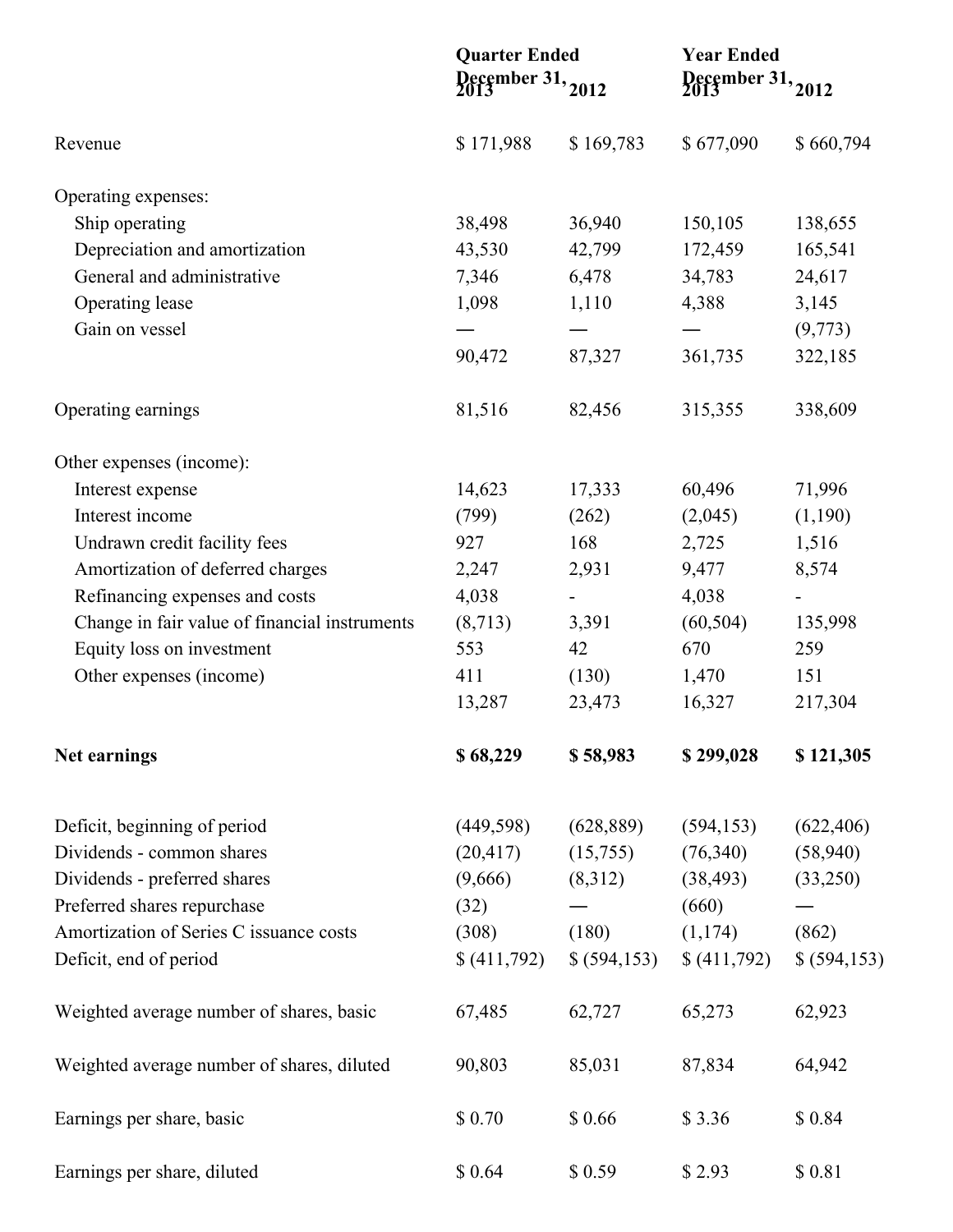# **UNAUDITED CONSOLIDATED STATEMENTS OF COMPREHENSIVE INCOME FOR THE QUARTER AND YEAR ENDED**

# **DECEMBER 31, 2013 AND 2012**

## **(IN THOUSANDS OF US DOLLARS)**

|                                                                                                                                 | <b>Quarter Ended</b><br>December 31, |          | <b>Year Ended</b><br>December 31, |           |
|---------------------------------------------------------------------------------------------------------------------------------|--------------------------------------|----------|-----------------------------------|-----------|
|                                                                                                                                 | 2013                                 | 2012     | 2013                              | 2012      |
| Net earnings                                                                                                                    | \$68,229                             | \$58,983 | \$299,028                         | \$121,305 |
| Other comprehensive income:<br>Amounts reclassified to earnings during the<br>period, relating to cash flow hedging instruments | 1,383                                | 1,940    | 6,212                             | 9,146     |
| Comprehensive income                                                                                                            | \$69,612                             | \$60,923 | \$305,240                         | \$130,451 |

## **SEASPAN CORPORATION**

## **UNAUDITED CONSOLIDATED STATEMENTS OF CASH FLOWS**

## **FOR THE QUARTER AND YEAR ENDED DECEMBER 31, 2013 AND 2012**

# **(IN THOUSANDS OF US DOLLARS)**

|                                                                           | <b>Quarter Ended</b><br>December 31, |           | <b>Year Ended</b><br>December 31, |           |
|---------------------------------------------------------------------------|--------------------------------------|-----------|-----------------------------------|-----------|
|                                                                           | 2013                                 | 2012      | 2013                              | 2012      |
| Cash from (used in):                                                      |                                      |           |                                   |           |
| Operating activities:                                                     |                                      |           |                                   |           |
| Net earnings                                                              | \$68,229                             | \$58,983  | \$299,028                         | \$121,305 |
| Items not involving cash:                                                 |                                      |           |                                   |           |
| Depreciation and amortization                                             | 43,530                               | 42,799    | 172,459                           | 165,541   |
| Share-based compensation                                                  | 2,582                                | 1,349     | 14,604                            | 4,779     |
| Amortization of deferred charges                                          | 2,247                                | 2,931     | 9,477                             | 8,574     |
| Amounts reclassified from other<br>comprehensive loss to interest expense | 1,162                                | 1,715     | 5,330                             | 8,310     |
| Unrealized change in fair value of financial<br>instruments               | (40, 544)                            | (28, 937) | (187, 522)                        | 11,215    |
| Equity loss on investment                                                 | 553                                  | 42        | 670                               | 259       |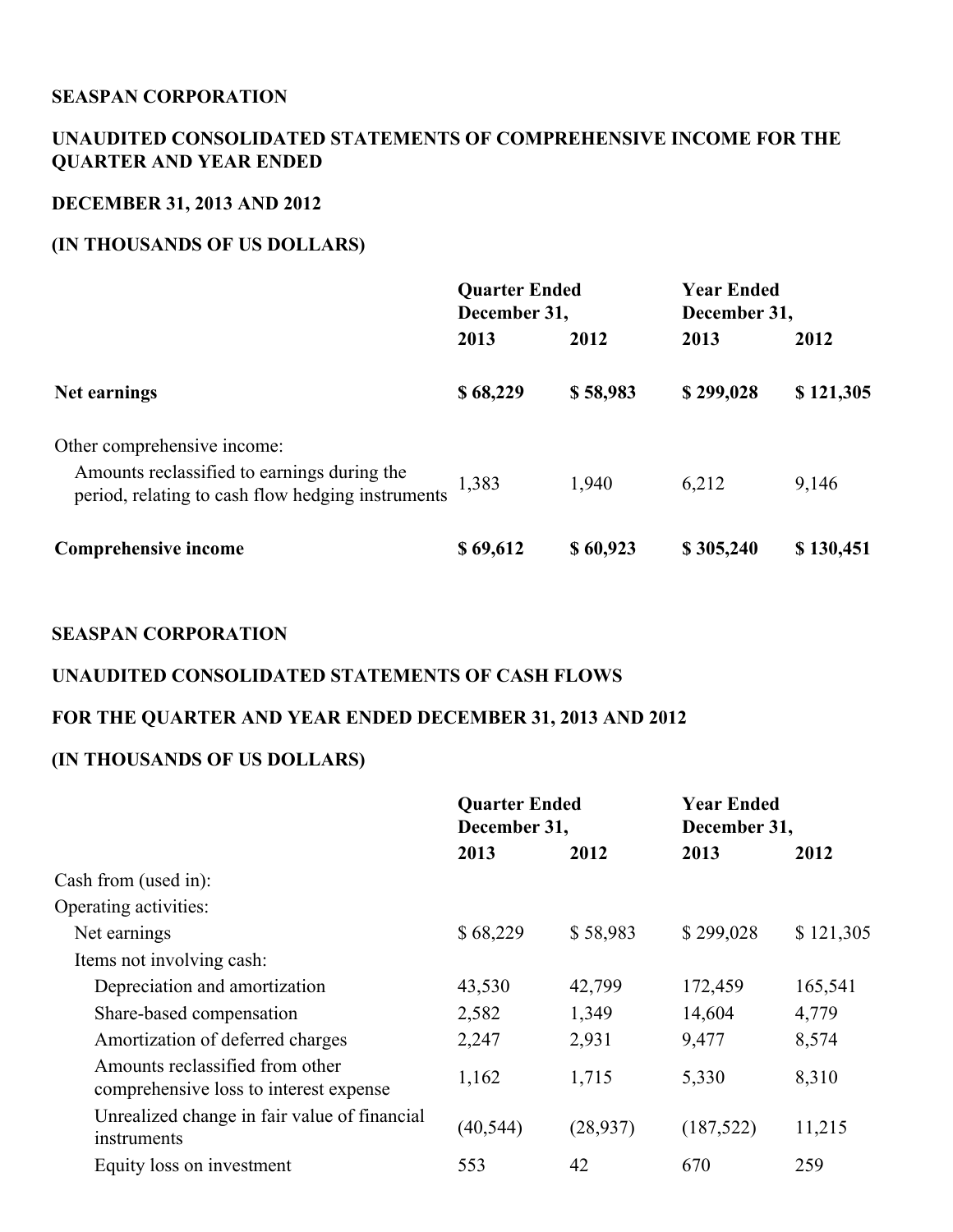| Gain on vessel<br>Refinancing expenses and costs     | 2,017     |           | 2,017      | (9,773)    |
|------------------------------------------------------|-----------|-----------|------------|------------|
| Other                                                | 720       |           | 720        |            |
| Changes in assets and liabilities                    | 22,429    | 8,333     | 11,861     | 973        |
| Cash from operating activities                       | 102,925   | 87,215    | 328,644    | 311,183    |
| Financing activities:                                |           |           |            |            |
| Preferred shares issued, net of issuance costs       | 47,862    | 74,700    | 47,862     | 74,700     |
| Common shares issued, net of issuance costs          | 73,179    |           | 73,179     |            |
| Draws on credit facilities                           | 125,000   |           | 164,000    | 113,672    |
| Repayment of credit facilities                       | (13, 022) | (6,189)   | (67, 406)  | (44, 569)  |
| Repayment of other long-term liabilities             | (10,087)  | (9,914)   | (39,988)   | (53,516)   |
| Shares repurchased, including related expenses (390) |           | (471)     | (8,950)    | (172, 812) |
| Financing fees                                       | (6,591)   | (202)     | (23, 334)  | (3,817)    |
| Dividends on common shares                           | (12, 452) | (14,800)  | (44,379)   | (51, 772)  |
| Dividends on preferred shares                        | (9,666)   | (8,312)   | (38, 493)  | (33,250)   |
| Swaption premium payment                             |           |           |            | (10,000)   |
| Cash from (used in) financing activities             | 193,833   | 34,812    | 62,491     | (181, 364) |
| Investing activities:                                |           |           |            |            |
| Proceeds (expenditures) for vessels                  | (76,697)  | 540       | (255,593)  | (209, 599) |
| Short-term investments                               | 70,088    | (614)     | 24,425     | (35, 737)  |
| Cash acquired on acquisition of the Manager          |           |           |            | 23,911     |
| Restricted cash                                      | 131       | (12,100)  | (1,755)    | (7,100)    |
| Recoverable from affiliate                           | 21,768    |           | (55, 042)  |            |
| Investment in affiliate                              |           |           | (4, 444)   |            |
| Other assets                                         | (3,917)   | (1, 475)  | (3,724)    | (1,039)    |
| Cash from (used in) investing activities             | 11,373    | (13, 649) | (296, 133) | (229, 564) |
| Increase (decrease) in cash and cash equivalents     | 308,131   | 108,378   | 95,002     | (99, 745)  |
| Cash and cash equivalents, beginning of period       | 168,249   | 273,000   | 381,378    | 481,123    |
| Cash and cash equivalents, end of period             | \$476,380 | \$381,378 | \$476,380  | \$381,378  |

# **RECONCILIATION OF NON-GAAP FINANCIAL MEASURES**

### **FOR THE QUARTER AND YEAR ENDED DECEMBER 31, 2013 AND 2012**

# **(IN THOUSANDS OF US DOLLARS)**

## **Description of Non-GAAP Financial Measures**

#### **A. Cash Available for Distribution to Common Shareholders**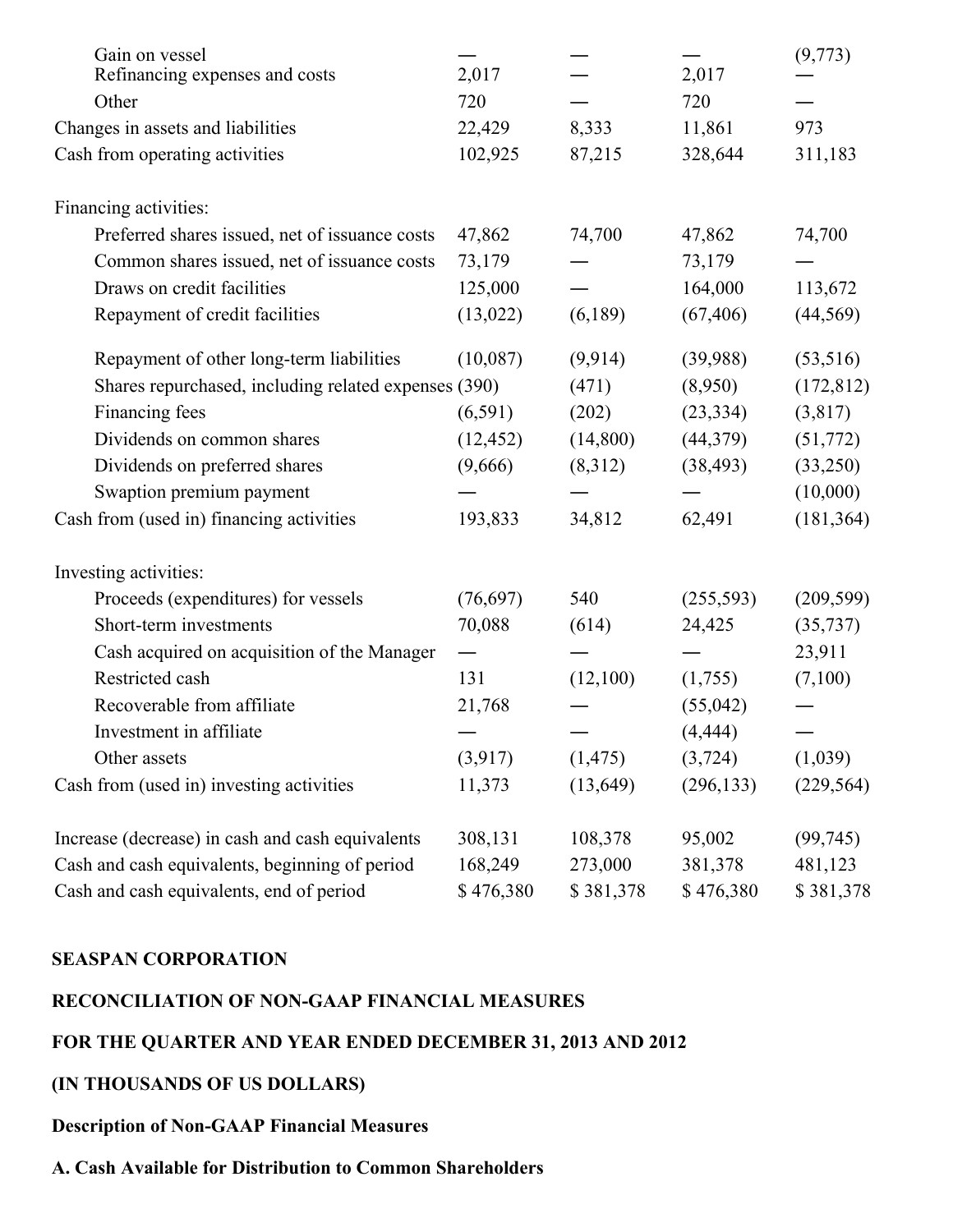Cash available for distribution to common shareholders is defined as net earnings adjusted for depreciation and amortization, interest expense, amortization of deferred charges, refinancing expenses and costs, share-based compensation, change in fair value of financial instruments, change in fair value of financial instruments included in equity loss, bareboat charter adjustment, organizational development costs, amounts paid for drydocking, cash dividends paid on preferred shares, gain on vessels, interest expense at the hedged rate and certain other items that Seaspan believes are not representative of its operating performance.

Cash available for distribution to common shareholders is a non-GAAP measure used to assist in evaluating Seaspan's ability to make quarterly cash dividends before reserves for replacement capital expenditures. Cash available for distribution to common shareholders is not defined by United States generally accepted accounting principles ("GAAP") and should not be considered as an alternative to net earnings or any other indicator of Seaspan's performance required to be reported by GAAP.

|                                                                          | <b>Quarter Ended</b><br>December 31, |                          | <b>Year Ended</b><br>December 31, |            |
|--------------------------------------------------------------------------|--------------------------------------|--------------------------|-----------------------------------|------------|
|                                                                          | 2013                                 | 2012                     | 2013                              | 2012       |
| Net earnings                                                             | \$68,229                             | \$58,983                 | \$299,028                         | \$121,305  |
| Add:                                                                     |                                      |                          |                                   |            |
| Depreciation and amortization                                            | 43,530                               | 42,799                   | 172,459                           | 165,541    |
| Interest expense                                                         | 14,623                               | 17,333                   | 60,496                            | 71,996     |
| Amortization of deferred charges                                         | 2,247                                | 2,931                    | 9,477                             | 8,574      |
| Refinancing expenses and costs(1)                                        | 2,017                                | $\overline{\phantom{0}}$ | 2,017                             |            |
| Share-based compensation                                                 | 2,582                                | 1,349                    | 14,604                            | 4,779      |
| Change in fair value of financial instruments                            | (8,713)                              | 3,391                    | (60, 504)                         | 135,998    |
| Change in fair value of financial instruments<br>included in equity loss | 510                                  |                          | 510                               |            |
| Bareboat charter adjustment, net (2)                                     | 3,668                                | 2,446                    | 11,076                            | 9,472      |
| Organizational development costs(3)                                      |                                      | 441                      |                                   | 1,600      |
| Less:                                                                    |                                      |                          |                                   |            |
| Amounts paid for dry-docking                                             | (2,771)                              | (2,311)                  | (11,002)                          | (9,265)    |
| Series C preferred share dividends paid and<br>accumulated(4)            | (8, 121)                             | (8,312)                  | (33,059)                          | (33,250)   |
| Series D preferred share dividends paid and<br>accumulated(4)            | (1, 545)                             |                          | (5, 434)                          |            |
| Gain on vessel(5)                                                        |                                      |                          |                                   | (9,773)    |
| Net cash flows before interest payments                                  | 116,256                              | 119,050                  | 459,668                           | 466,977    |
| Less:                                                                    |                                      |                          |                                   |            |
| Interest expense at the hedged rate $(6)$                                | (45, 223)                            | (48,070)                 | (182, 195)                        | (184, 433) |
| Cash available for distribution to common<br>shareholders                | \$71,033                             | \$70,980                 | \$277,473                         | \$282,544  |

## **SEASPAN CORPORATION**

#### **RECONCILIATION OF NON-GAAP FINANCIAL MEASURES**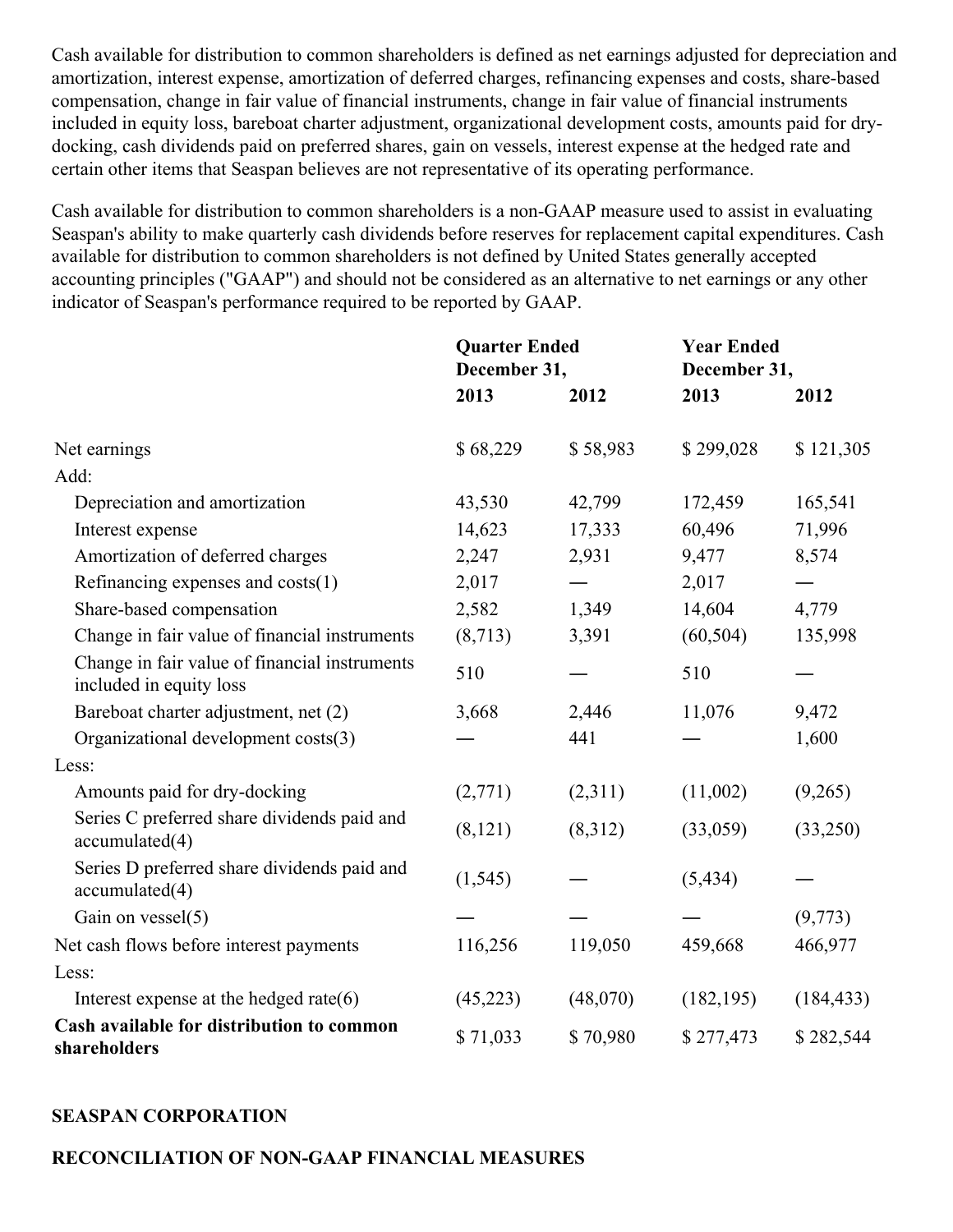# **FOR THE QUARTER AND YEAR ENDED DECEMBER 31, 2013 AND 2012**

# **(IN THOUSANDS OF US DOLLARS, EXCEPT SHARE AND PER SHARE AMOUNTS)**

## **B. Normalized Net Earnings and Normalized Earnings per Share**

Normalized net earnings is defined as net earnings adjusted for items such as interest expense, change in fair value of financial instruments, change in fair value of financial instruments included in equity loss, interest expense at the hedged rate, organizational development costs, refinancing expenses and costs, gain on vessels and certain other items Seaspan believes affect the comparability of operating results. Seaspan believes that normalized net earnings is a useful measure because it excludes those items that Seaspan believes are not representative of its operating performance.

Normalized earnings per share, converted, is calculated as normalized net earnings, less dividends on Series C (excluding the retained earnings impact of any repurchases) and Series D preferred shares, divided by the "converted" number of shares outstanding for the period. On January 30, 2014, Seaspan's outstanding 200,000 Series A preferred shares automatically converted into a total of 23,177,175 Class A common shares pursuant to Seaspan's articles of incorporation. The conversion provisions provided for automatic conversion to Class A common shares at a price of \$15.00 per share (and based on the applicable liquidation preference of the Series A preferred shares), if the conversion occurred on or after January 30, 2014 and the trailing 30-day average trading price of the common shares was equal to or above \$15.00. If the share price was less than \$15.00, then Seaspan could choose to not convert the preferred shares and to increase the annual increase in the liquidation preference to 15% per annum from 12%. The "converted" number of shares includes: basic weighted average number of shares, share-based compensation, contingent consideration, shares held in escrow and the impact of the Series A preferred shares converted at \$15.00 per share. This method reflects Seaspan's ability to control the conversion if the share price had been less than \$15.00 and the per share impact of the preferred shares conversion at \$15.00.

Normalized net earnings and normalized earnings per share, converted, are not defined by GAAP and should not be considered as an alternative to net earnings, earnings per share or any other indicator of Seaspan's performance required to be reported by GAAP.

|                                                                          | <b>Quarter Ended</b><br>December 31, |          | <b>Year Ended</b><br>December 31, |            |
|--------------------------------------------------------------------------|--------------------------------------|----------|-----------------------------------|------------|
|                                                                          | 2013                                 | 2012     | 2013                              | 2012       |
| Net earnings                                                             | \$68,229                             | \$58,983 | \$299,028                         | \$121,305  |
| Adjust:                                                                  |                                      |          |                                   |            |
| Interest expense                                                         | 14,623                               | 17,333   | 60,496                            | 71,996     |
| Change in fair value of financial instruments                            | (8,713)                              | 3,391    | (60, 504)                         | 135,998    |
| Change in fair value of financial instruments<br>included in equity loss | 510                                  |          | 510                               |            |
| Interest expense at the hedged rate $(6)$                                | (45,223)                             | (48,070) | (182, 195)                        | (184, 433) |
| Organizational development costs (3)                                     |                                      | 441      |                                   | 1,600      |
| Refinancing expenses and $costs(1)$                                      | 4,038                                |          | 4,038                             |            |
| Gain on vessel $(5)$                                                     |                                      |          |                                   | (9,773)    |
| Normalized net earnings                                                  | \$33,464                             | \$32,078 | \$121,373                         | \$136,693  |
| Less: preferred share dividends                                          |                                      |          |                                   |            |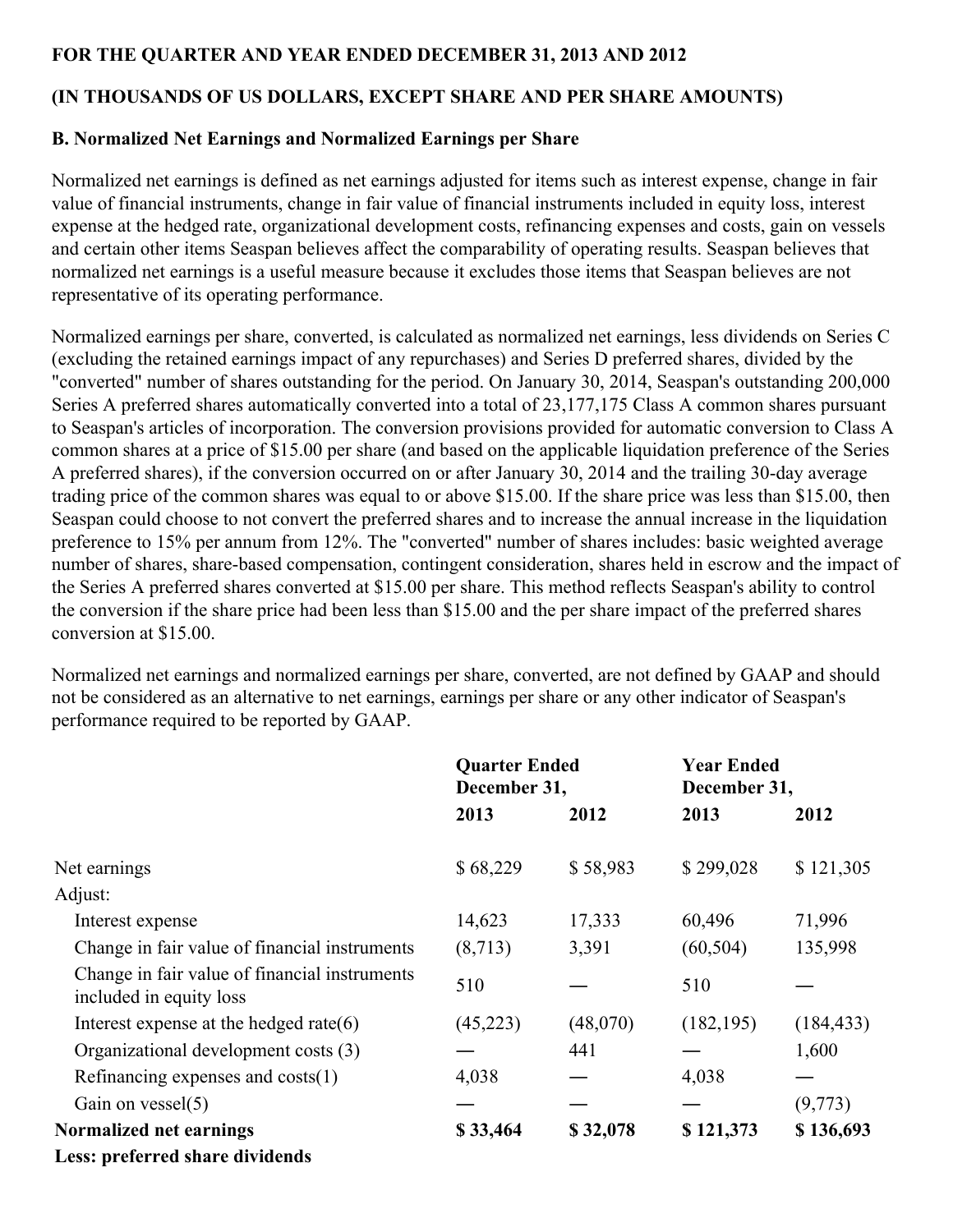| Series $A$ (including amortization of issuance                          | 10,107 | 8,979    | 38,390   | 34,195   |
|-------------------------------------------------------------------------|--------|----------|----------|----------|
| costs)                                                                  | 8,424  | 8,492    | 34,035   | 34,112   |
| Series D                                                                | 2,113  | 309      | 6,744    | 309      |
|                                                                         | 20,644 | 17,780   | 79,169   | 68,616   |
| Normalized net earnings attributable to common \$12,820<br>shareholders |        | \$14,298 | \$42,204 | \$68,077 |
| Weighted average number of shares used to<br>compute earnings per share |        |          |          |          |
| Reported, basic and normalized                                          | 67,485 | 62,727   | 65,273   | 62,923   |
| Share-based compensation                                                | 196    | 297      | 306      | 238      |
| Contingent consideration                                                | 508    | 1,329    | 567      | 1,236    |
| Shares held in escrow                                                   |        | 586      | 47       | 545      |
| Series A preferred shares liquidation preference<br>converted at \$15   | 22,614 | 20,092   | 21,641   | 19,227   |
| Reported, diluted(7)                                                    | 90,803 | 85,031   | 87,834   | 84,169   |
| Series A preferred shares 115% premium (30-day<br>trailing average)     |        |          |          |          |
| Normalized, converted                                                   | 90,803 | 85,031   | 87,834   | 84,169   |
| Earnings per share, reported:                                           |        |          |          |          |
| <b>Basic</b>                                                            | \$0.70 | \$0.66   | \$3.36   | \$0.84   |
| <b>Diluted</b>                                                          | \$0.64 | \$0.59   | \$2.93   | \$0.81   |
| Normalized, converted - preferred shares                                |        |          |          |          |
| converted at \$15(8)                                                    | \$0.25 | \$0.27   | \$0.92   | \$1.22   |

## **RECONCILIATION OF NON-GAAP FINANCIAL MEASURES**

## **FOR THE QUARTER AND YEAR ENDED DECEMBER 31, 2013 AND 2012**

## **(IN THOUSANDS OF US DOLLARS, EXCEPT SHARE AND PER SHARE AMOUNTS)**

#### **C. Adjusted EBITDA**

Adjusted EBITDA is defined as net earnings before interest expense and other debt-related expenses, income tax expense, interest income, depreciation and amortization, share-based compensation expense, amortization of deferred charges, refinancing expenses and costs, bareboat charter adjustment, organizational development costs, gain on vessels, change in fair value of financial instruments included in equity loss, change in fair value of financial instruments and certain other items that Seaspan believes are not representative of its operating performance.

In the third quarter of 2013, the definition of adjusted EBITDA was revised to exclude share-based compensation expense and, accordingly, the comparative figures for the prior periods have been adjusted to reflect this change. The impact of this change resulted in an increase in adjusted EBITDA for the quarter and year ended December 31, 2012 of approximately 1.1% and 1.0%, respectively.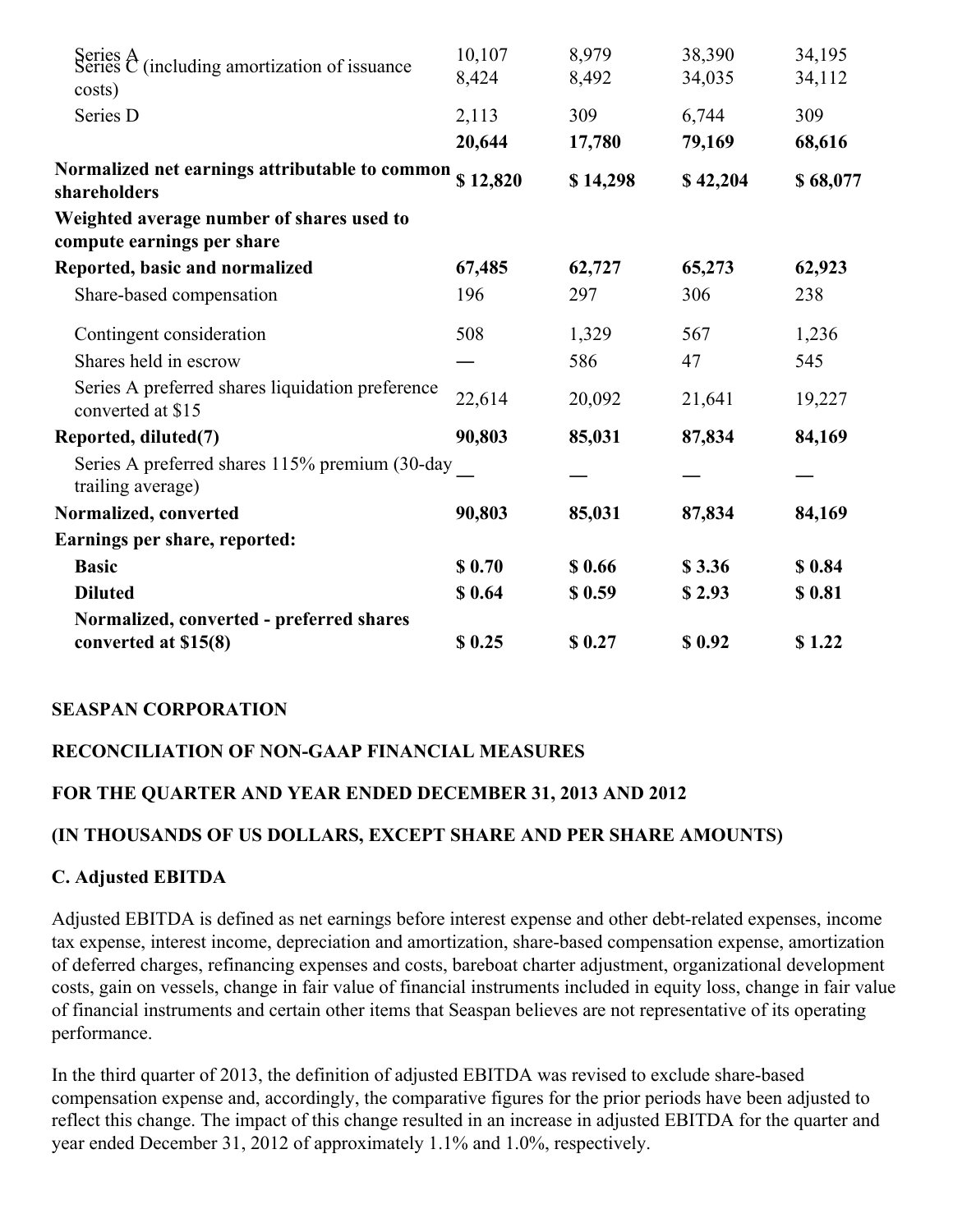Adjusted EBITDA provides useful information to investors in assessing Seaspan's results of operations. Seaspan believes that this measure is useful in assessing performance and highlighting trends on an overall basis. Seaspan also believes that this measure can be useful in comparing its results with those of other companies, although this measure may be defined differently by different companies. The GAAP measure most directly comparable to adjusted EBITDA is net earnings. Adjusted EBITDA is not defined by GAAP and should not be considered as an alternative to net earnings or any other indicator of Seaspan's performance required to be reported by GAAP.

|                                                                          | <b>Quarter Ended</b><br>December 31, |           | <b>Year Ended</b><br>December 31, |           |
|--------------------------------------------------------------------------|--------------------------------------|-----------|-----------------------------------|-----------|
|                                                                          | 2013                                 | 2012      | 2013                              | 2012      |
| Net earnings                                                             | \$68,229                             | \$58,983  | \$299,028                         | \$121,305 |
| Add:                                                                     |                                      |           |                                   |           |
| Interest expense                                                         | 14,623                               | 17,333    | 60,496                            | 71,996    |
| Interest income                                                          | (799)                                | (262)     | (2,045)                           | (1,190)   |
| Undrawn credit facility fees                                             | 927                                  | 168       | 2,725                             | 1,516     |
| Depreciation and amortization                                            | 43,530                               | 42,799    | 172,459                           | 165,541   |
| Share-based compensation                                                 | 2,582                                | 1,349     | 14,604                            | 4,779     |
| Amortization of deferred charges                                         | 2,247                                | 2,931     | 9,477                             | 8,574     |
| Refinancing expenses and $costs(1)$                                      | 2,017                                |           | 2,017                             |           |
| Bareboat charter adjustment, net (2)                                     | 3,668                                | 2,446     | 11,076                            | 9,472     |
| Organizational development costs (3)                                     |                                      | 441       |                                   | 1,600     |
| Gain on vessel $(5)$                                                     |                                      |           |                                   | (9,773)   |
| Change in fair value of financial instruments<br>included in equity loss | 510                                  |           | 510                               |           |
| Change in fair value of financial instruments                            | (8,713)                              | 3,391     | (60, 504)                         | 135,998   |
| <b>Adjusted EBITDA</b>                                                   | \$128,821                            | \$129,579 | \$509,843                         | \$509,818 |

(1) In December 2013, Seaspan entered into an agreement to extend and refinance its \$1.0 billion credit facility, which changes were effected in January 2014. In connection with the refinancing, Seaspan incurred refinancing expenses and costs of \$4.0 million, of which \$2.0 million was cash and \$2.0 million was non-cash.

(2) In the second half of 2011, Seaspan entered into agreements to bareboat charter four 4800 TEU vessels to Mediterranean Shipping Company S.A. ("MSC") for a five-year term, beginning from vessel delivery dates that occurred in 2011. Upon delivery of the vessels to MSC, the transactions were accounted for as sales-type leases. The vessels were disposed of and a gross investment in lease was recorded, which is being amortized to income through revenue. The bareboat charter adjustment is included to reverse the GAAP accounting treatment and reflect the transaction as if the vessels had not been disposed of. Therefore, the bareboat charter fees are added back and the interest income from leasing, which is recorded in revenue, is deducted resulting in a net bareboat charter adjustment.

(3) Organizational development costs include professional fees and integration costs related to the acquisition of the Manager.

(4) Dividends related to the Series C and Series D preferred shares have been deducted as they reduce cash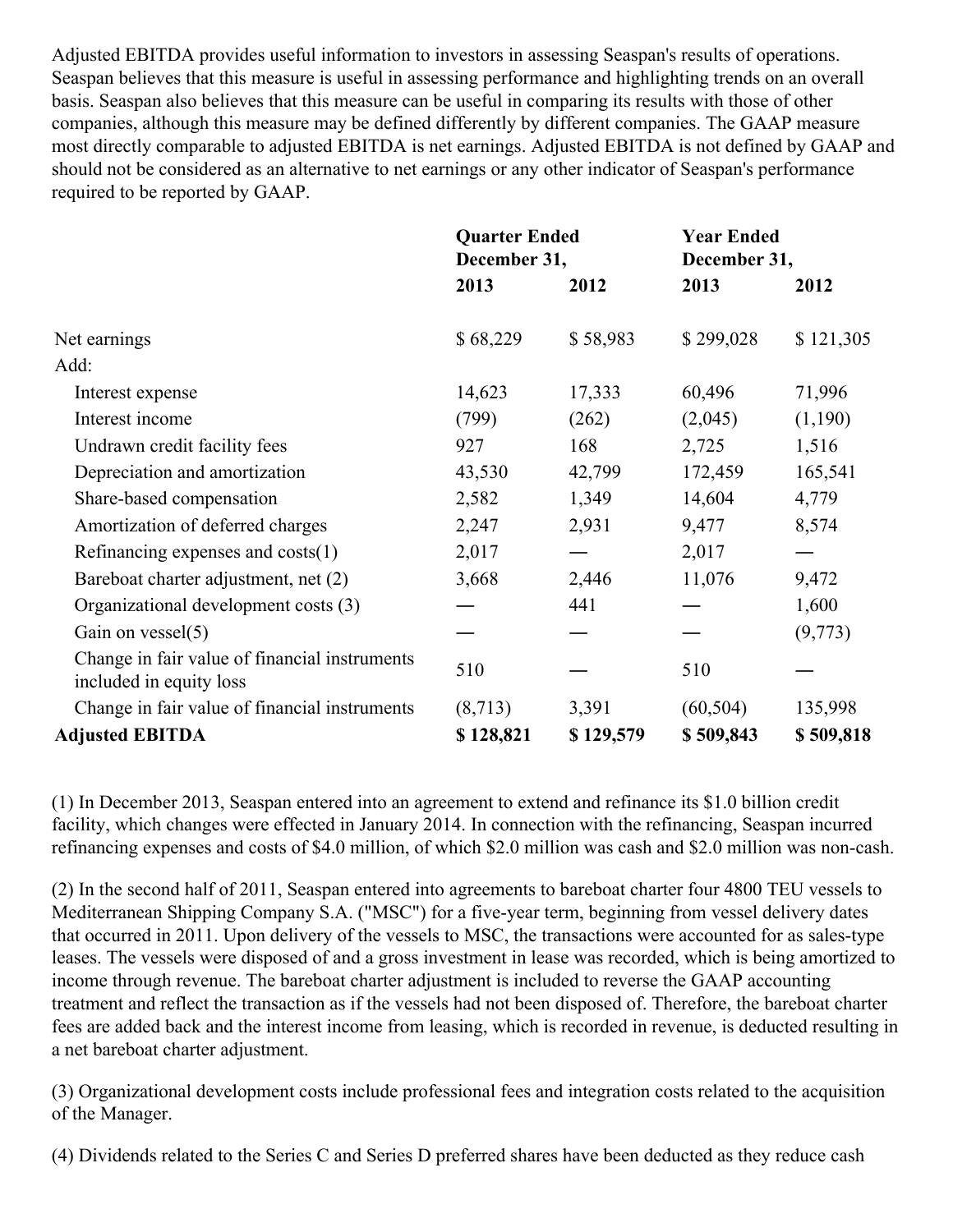available for distribution to common shareholders.

(5) Gains or losses on disposal of vessels are excluded from the calculation. The gain on vessel resulted from the sale of the Madinah to a U.S. bank on June 27, 2012.

(6) Interest expense at the hedged rate is calculated as the interest incurred on operating debt at the fixed rate on the related interest rate swaps plus the applicable margin on the related credit facilities and variable rate leases, on an accrual basis. Interest expense on fixed-rate leases is calculated on the effective interest rate.

(7) If the effect of Series A preferred shares is anti-dilutive, their effect is excluded from the computation of reported diluted earnings per share.

(8) Normalized earnings per share, converted, decreased for the quarter and year ended December 31, 2013 as detailed in the table below:

|                                                                                                                                        | <b>Quarter Ended</b><br>December 31, | <b>Year Ended December</b><br>31, |
|----------------------------------------------------------------------------------------------------------------------------------------|--------------------------------------|-----------------------------------|
| Normalized earnings per share, converted-<br>preferred shares converted at \$15, December 31,<br>2012                                  | \$0.27                               | \$1.22                            |
| Excluding share count changes:                                                                                                         |                                      |                                   |
| Increase (decrease) in normalized net earnings(9)                                                                                      | 0.02                                 | (0.17)                            |
| Decrease from impact of Series C and D preferred<br>shares                                                                             | (0.02)                               | (0.08)                            |
| Share count changes:                                                                                                                   |                                      |                                   |
| Increase in converted share count (from 85,031 to<br>90,803 and from 84,169 to 87,834 for the quarter<br>and year ended, respectively) | (0.02)                               | (0.05)                            |
| Normalized earnings per share, converted-<br>preferred shares converted at \$15, December 31,<br>2013                                  | \$0.25                               | \$0.92                            |

(9) The decrease in normalized net earnings for the year ended December 31, 2013 was primarily due to increases in ship operating expenses, depreciation and amortization and general and administrative expenses of \$11.5 million, \$6.9 million and \$10.2 million respectively, offset by an increase in revenue of \$16.3 million. Please read "Results for the Quarter and Year Ended December 31, 2013" for a description of the increases in ship operating expenses and general and administrative expenses.

# **STATEMENT REGARDING FORWARD-LOOKING STATEMENTS**

This release contains certain forward-looking statements (as such term is defined in Section 21E of the Securities Exchange Act of 1934, as amended), which reflect management's current views with respect to certain future events and performance, including, in particular, statements regarding: future operating or financial results; expansion of Seaspan's business; future time charters; future dividends, including the amount